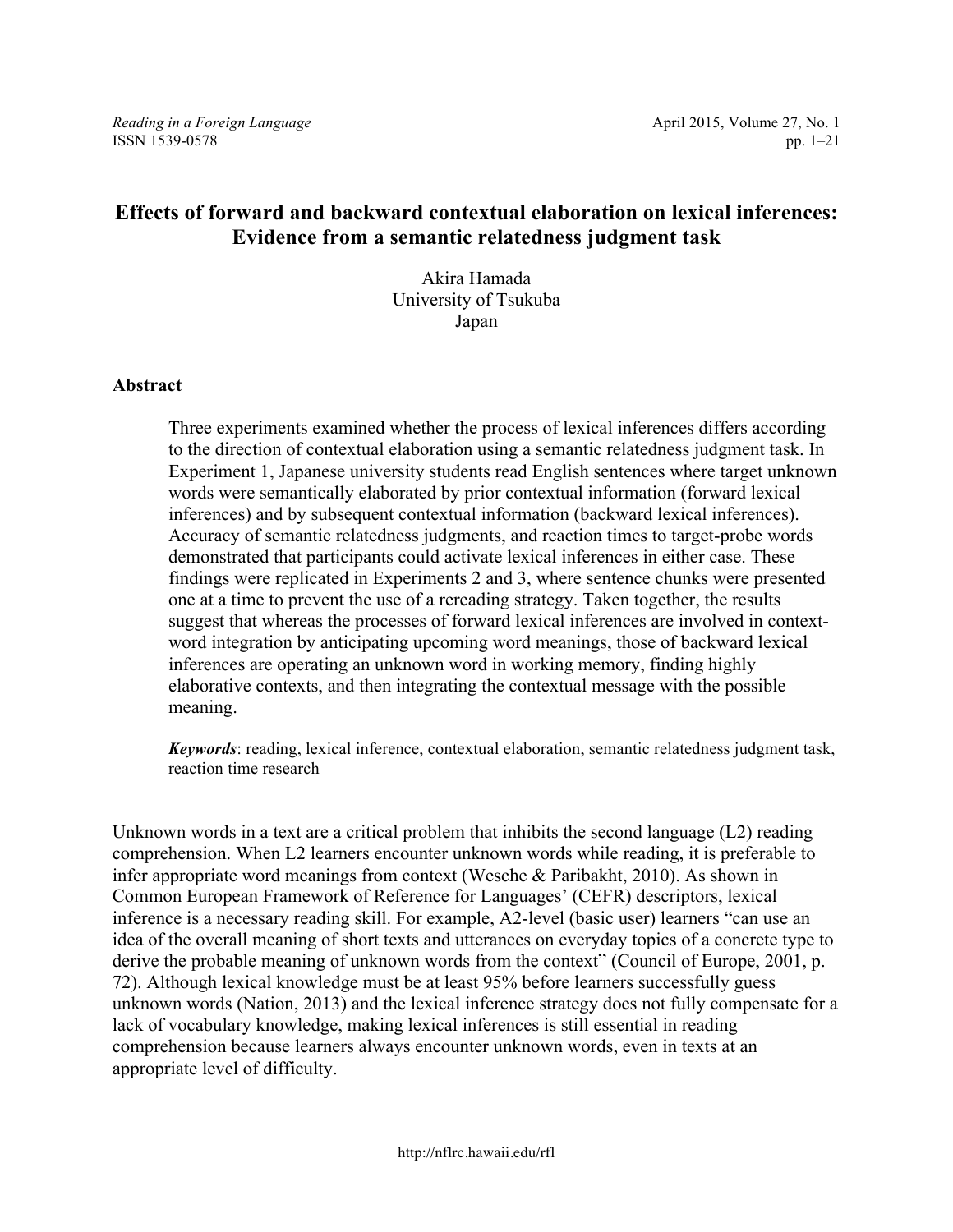Some teachers and researchers, however, have doubted the effectiveness of lexical inferences for two reasons. First, Bensoussan and Laufer (1984) pointed out that making lexical inferences is too difficult because it often requires high linguistic and meta-linguistic proficiency that is beyond learners' knowledge. In fact, some think-aloud studies showed that L2 learners have to control the processes involved in decision making while finding contextual information, generating the possible meanings of unknown words, and evaluating outcomes (e.g., de Bot, Paribakht, & Wesche, 1997; Huckin & Bloch, 1993). Second, L2 learners often ignore unknown words in the absence of a specific goal, such as performing a think-aloud task, even though their text comprehension will be disrupted (Huckin & Bloch, 1993; Nassaji, 2006; Paribakht & Wesche, 1999). Although strategy instructions can change learners' lexical inference behavior (Fraser, 1999), it is reasonable to claim that learners should not depend heavily on a guessing strategy.

In contrast, the idea that contextual information derives specific concepts from background knowledge as a sentence unfolds is not popular, even in the first language (L1) reading research (Szewczyk & Schriefers, 2013). For example, when we read or hear that "the brave knight saw that the dragon threatened the benevolent sorcerer. Quickly he reached for his…," a specific word like "sword" might be retrieved from our prior experiences of (non)verbal inputs (Otten & van Berkum, 2008). Given that readers activate highly probable concepts from such elaborative information during reading, even when unfamiliar word form hides a specific concept, it is possible that elaborative contextual information enables L2 learners to integrate the word form with its likely meaning. In line with this background, the current study focuses on the effects of contextual elaboration, and aims to expand the prior findings of think-aloud studies that have demonstrated that L2 learners can infer the meaning of unknown words.

#### **Processing Unknown Words in L2 Reading**

A think-aloud protocol has been the primary measure used to examine the process of lexical inferences, in which learners are asked to verbalize the processes of thoughts while trying to derive the meaning of unknown words (e.g., de Bot et al., 1997; Haastrup, 1991; Huckin & Bloch, 1993; Nassaji, 2006; Paribakht & Wesche, 1999). Evidence from think-aloud protocols suggests that when readers notice that they do not know the syntactic and semantic properties of unfamiliar words, they try to find and use various sources, such as contextual information and background knowledge to fill the gaps in their knowledge concerning the word (e.g., Wesche & Paribakht, 2010). Therefore, Haastrup (1991) defined that the process of lexical inferences involves informed guessing. However, some studies have shown that L2 learners are likely to ignore unknown words in the absence of specific reading tasks (Bensoussan & Laufer, 1984; Huckin & Bloch, 1993; Paribakht & Wesche, 1999). This implies that learners' lexical inference behavior may be specific to think-aloud tasks, because cognitive style in reading can vary according to a given situation (Horiba, 2013). In addition, it should be noted that an explicit goal of making lexical inferences does not necessarily contribute to the accuracy of word meaning guessing (e.g., Nassaji, 2006).

Although these findings suggest that there are some weaknesses in a lexical inference strategy, two critical deficiencies in past experimental designs prevent accurate examination of successful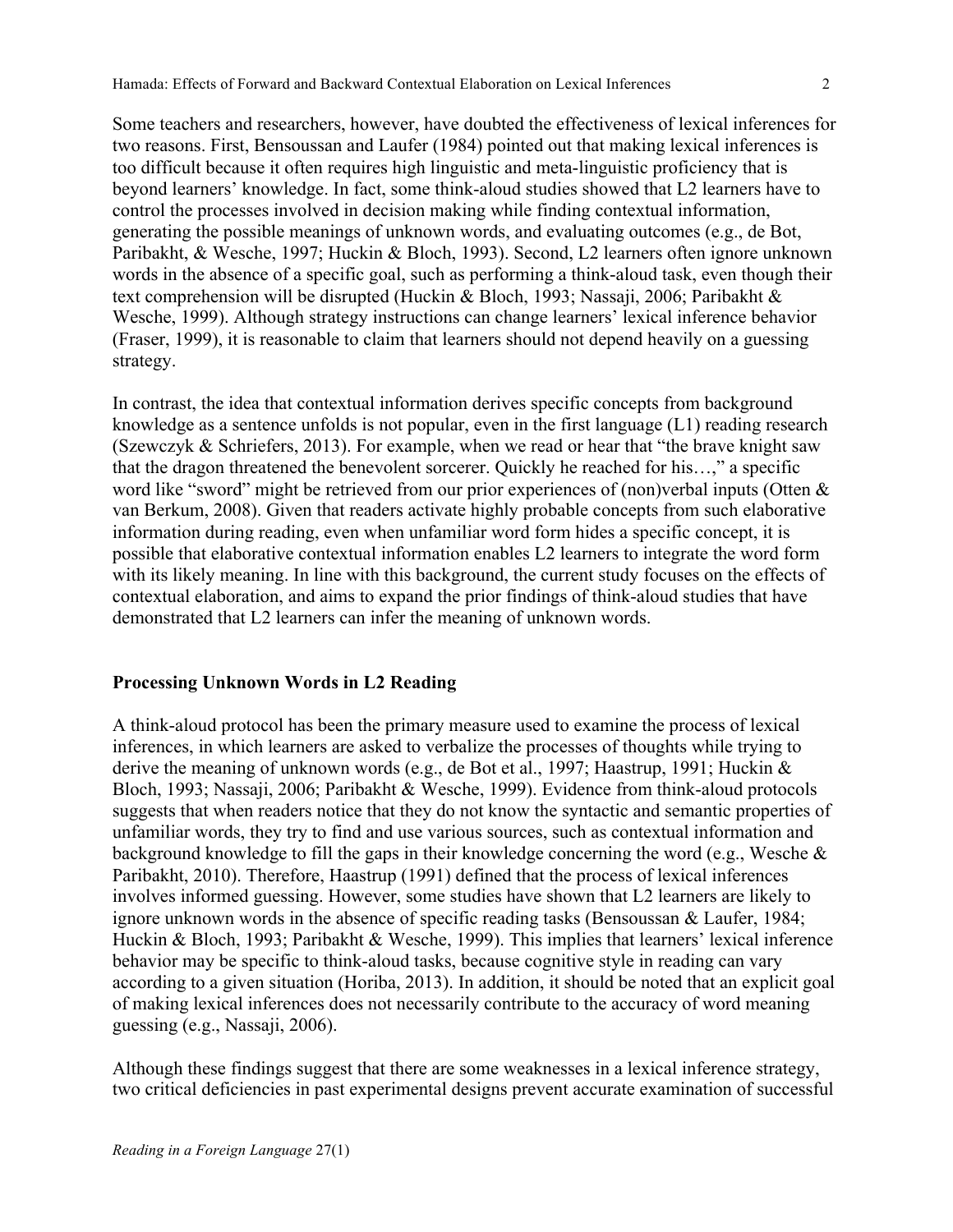processes of lexical inferences. For example, Bensoussan and Laufer (1984) used text in which the percentage of known words was only 88%; however, to make successful lexical inferences, this percentage is required to be 95%–98% (Nation, 2013). Even when an experimental passage satisfied this criterion (e.g., Nassaji, 2006; Paribakht & Wesche, 1999; Wesche & Paribakht, 2010), Webb (2008) claimed that most studies did not consider context quality. That is, the meaning of unknown words is clear in some contexts, but is so obscure in others that even highproficiency learners cannot identify them (Huckin  $\&$  Bloch, 1993; Webb, 2008). To examine how L2 learners process unknown words by lexical inferences, this study focuses on the interaction between contextual information and the language comprehension system.

#### **Contextual Elaboration in Lexical Inferences**

The language comprehension system does not exclusively involve passive processes of waiting for upcoming words that are integrated into the mental representations of a text (Szewczyk & Schriefers, 2013). An example of contrary is that many L1 reading studies demonstrated a highly contextual elaboration for readers to anticipate a specific upcoming word (DeLong, Urbach, & Kutas, 2005; Otten & van Berkum, 2008; Szewczyk & Schriefers, 2013). In Otten and van Berkum (2008), after reading a prior context, such as "Sylvie and Joanna really feel like dancing and flirting tonight," participants were implicitly tested on anomalous word detection in a subsequent sentence (e.g., "Therefore they go to a *stove* [*disco*]..."). In this case, the prior context semantically elaborated the possible meaning of upcoming words (i.e., *disco*); therefore, participants quickly detected anomalies through context-based word anticipation. Although some researchers have regarded anomaly detection as a sign of the difficulty of integrating words into mental representations, most psychophysiological studies have suggested that readers are using context to generate predictive inferences for an upcoming word meaning (see DeLong et al., 2005).

Focusing on the processing of unknown words in L1 sentence comprehension, Borovsky, Kutas, and Elman (2010) examined contextual elaboration effects. They compared the comprehensibility of a nonword (e.g., *marf*) after presenting two types of prior contexts ("He tried to put the pieces of the broken plate back together with *marf*" vs. "She walked across the large room to Mike's messy desk and returned his *marf*"). Processing the word *marf* was facilitated by the former compared with the latter sentence, providing evidence that the prior context promoted lexical inferences that the word *marf* referred to *glue*. This result suggests that elaborative contexts activate the meaning of the upcoming words, and the activated meaning is quickly integrated into the word form. In fact, L2 reading research also has demonstrated that meaning-oriented cues in the same sentence as the target unknown word are of primary importance (e.g., de Bot et al., 1997; Nassaji, 2006; Paribakht & Wesche, 1999; Wesche & Paribakht, 2010). Taken together, it is hypothesized that lexical inferences using highly elaborative information are readily available to L2 learners in reading comprehension.

Evidence suggests that the contextual elaboration of a prior context (hereafter, *forward contextual elaboration*) facilitates lexical processing by anticipation. However, in the context of lexical inferences, unknown words are not always elaborated by a prior context. That is, readers often encounter an unknown word that is semantically elaborated by a subsequent context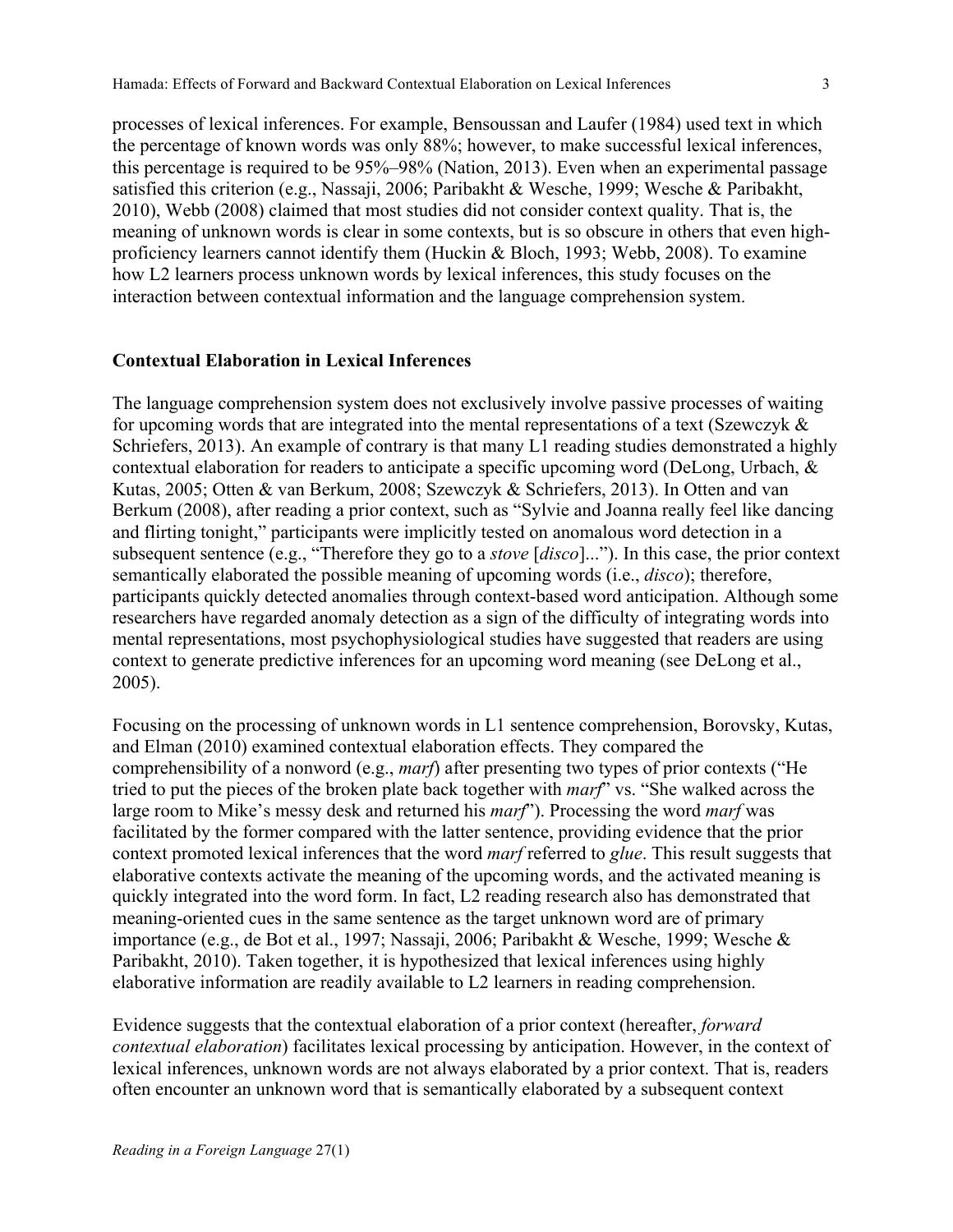Hamada: Effects of Forward and Backward Contextual Elaboration on Lexical Inferences 4

(hereafter, *backward contextual elaboration*). Let us consider the sentence "Joe picked up the *asdor* and began to strum a tune" (Chaffin, Morris, & Seely, 2001, p. 226). In this example, the likely meaning of nonword *asdor* (i.e., *guitar*) is semantically elaborated by the contextual information, *began to strum a tune*, but not the prior context *Joe picked up*. To successfully comprehend this sentence, readers have to activate the meaning of *asdor* by integrating the subsequent information with the under-constructed mental representation that includes the unknown word. Using eye-tracking measures, Chaffin et al. (2001) found that L1 adult readers frequently made regressive eye-movements when an elaborative context was a primary cue for the meaning of target words. This suggests that the readers were so sensitive to the contextual elaboration that they were able to integrate the contextual message, *began to strum a tune* with the inferable meaning of the word. In other words, the meaning of *asdor* could be represented in the mind after backward elaborative contexts were added to readers' text memory.

However, backward lexical inferences may be difficult in even L1 reading, especially when language skills (Cain, Oakhill, & Lemmon, 2004) and cognitive resources (Daneman & Green, 1986) are constrained. In particular, these studies suggest that the limited capacity of working memory affects backward lexical inferences because readers must keep an encountered unknown word in working memory until highly elaborative contexts appear. Huckin and Bloch (1993) also demonstrated that if L2 learners had not yet collected enough contextual information to infer the meaning of an encountered unknown word, they often skipped over it. In this case, Hulstijn (1993) showed that learners are very afraid of poor text comprehension, and wonder as to what kind of thing the words refer. Thus, we can infer that the effect of contexts on lexical inferences may vary, but it is possible that a think-aloud task overestimates learners' good use of contextual information.

## **The Use of a Semantic Relatedness Judgment Task**

The three experiments presented in the current study used a semantic relatedness judgment task instead of a think-aloud task to examine the effects of forward and backward contextual elaboration on lexical inferences. According to Jiang (2012), the semantic relatedness judgment task has been used to examine how target words are semantically represented in mind. In the task, "two words are presented to a participant who has to decide if they are synonyms or related in meaning" (Jiang, 2012, p. 140). Then, the task assumes that the reaction times to a pair of words with the same meaning would be faster than those to semantically different word pairs. Applying this research paradigm, the current study aims to reveal whether or not the meanings of unknown words are generated and represented while participants are trying to comprehend sentences.

Two levels of contextual elaboration (inference vs. control), as in the example below, were compared in the current study:

(1a) *He tried to put the pieces of the broken plate back together with* **marf**. (inference) (1b) *She walked across the large room to Mike's messy desk and returned his* **marf**. (control)

Sentences (1a) and (1b) both contain a nonword (in bold; *glue*). This target word follows elaborative or non-elaborative contexts (italics) that determine whether inferences about what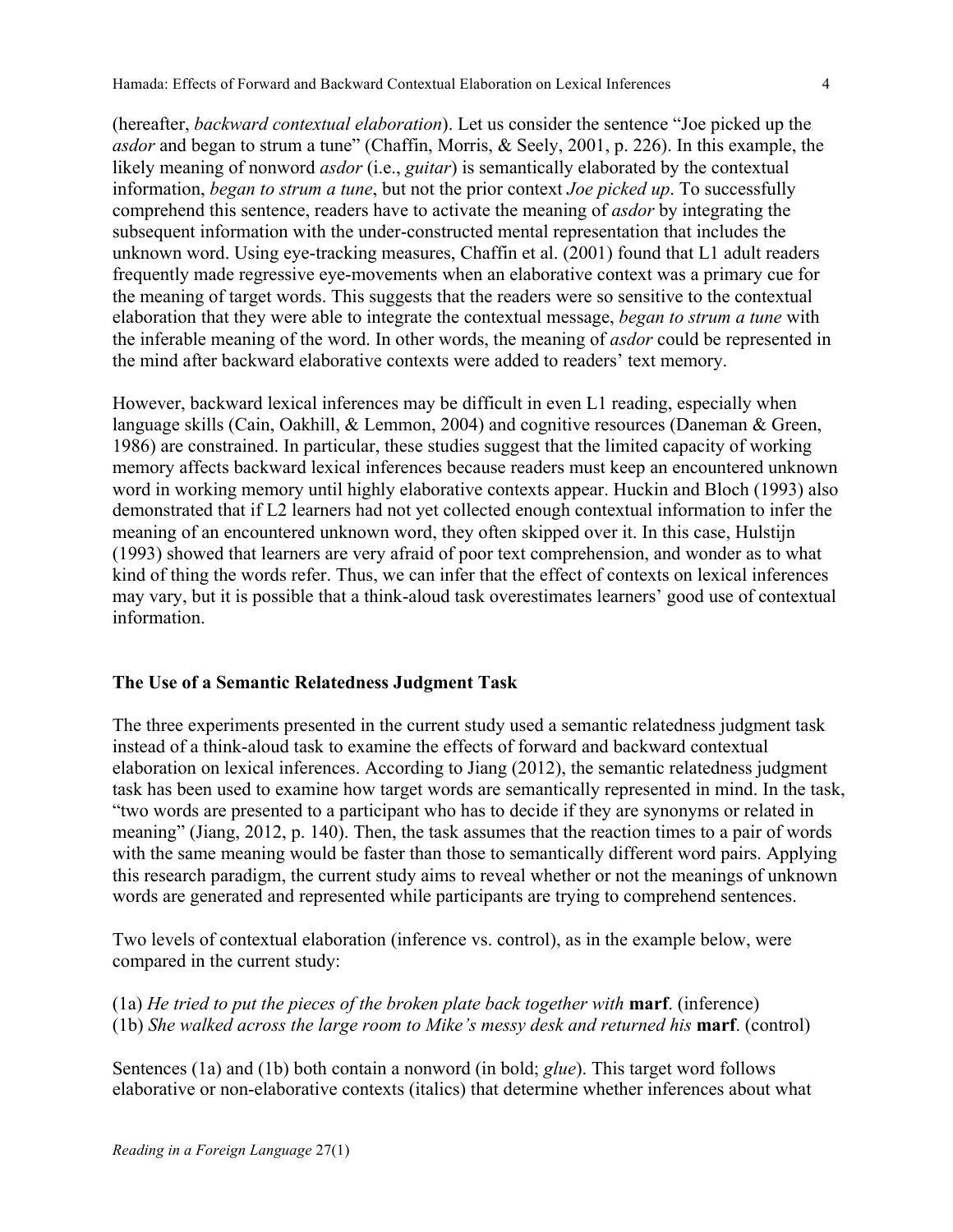kind of thing the target word refers to are represented in the participants' mind. In the experiments, participants read contextual sentences and then made yes-no judgments regarding the semantic relatedness between targets (e.g., *marf*) and probes (e.g., *glue*). Given that forward contextual elaboration may facilitate making lexical inferences, even if an explicit word-meaning guessing task is not given to learners, we hypothesize that the two-word relatedness judgments will be faster and more accurate after reading Sentence (1a) than Sentence (1b). It should be noted that the judgments for Sentence (1b) indicate lucky guesses to some extent, because the control contexts were designed to not constrain the possible meaning of target words, so participants could not identify and represent their specific concepts. Even if participants made a correct judgment, it would indicate that they changed their prior answer (e.g., *something on the desk*) to be more specific (i.e., *glue*), by checking the meaning of a given probe with their understanding of the sentence. In this case, reaction times should be longer compared with a case in which a specific meaning is initially represented in memory.

Experiments were also conducted to examine backward contextual elaboration effects. Similar to the forward condition, Sentences (2a) and (2b) both have the same nonword (in bold; *instrument*), but this target word may or may not be elaborated by subsequent contextual information (italics):

- (2a) Joe picked up the **asdor** and *began to play a melody*. (inference)
- (2b) Joe picked up the **asdor** and *walked home*. (control)

When participants encounter the target word, a specific meaning cannot be represented because they have not met elaborative contextual information yet. If, as a sentence unfolds, they integrate the elaborative context with an unknown word's meaning, the results of the semantic relatedness judgment task can be explained in the same manner as forward contextual elaboration does. However, insignificant differences in accuracy and reaction times between the inference and control conditions would suggest that the L2 learners were not sensitive to backward contextual elaboration and did not make lexical inferences. Thus, the hypothesis (H) and research question (RQ) addressed in this study are summarized as follows:

- H: Forward contextual elaboration facilitates processing of unknown words by lexical inferences.
- RQ: Does backward contextual elaboration facilitate the processing of unknown words by lexical inferences?

In Experiment 1, how contextual elaboration affects processing of unknown words was examined, comparing forward and backward lexical inferences by recording accuracy and reaction times. In Experiment 2, participants read contextual sentences that were segmented into chunk units in order to remove the effects of strategic rereading. Experiment 3 sought to replicate the former results after modifying the experimental design by resolving some defects observed in Experiment 2.

## **Experiment 1**

## *Participants*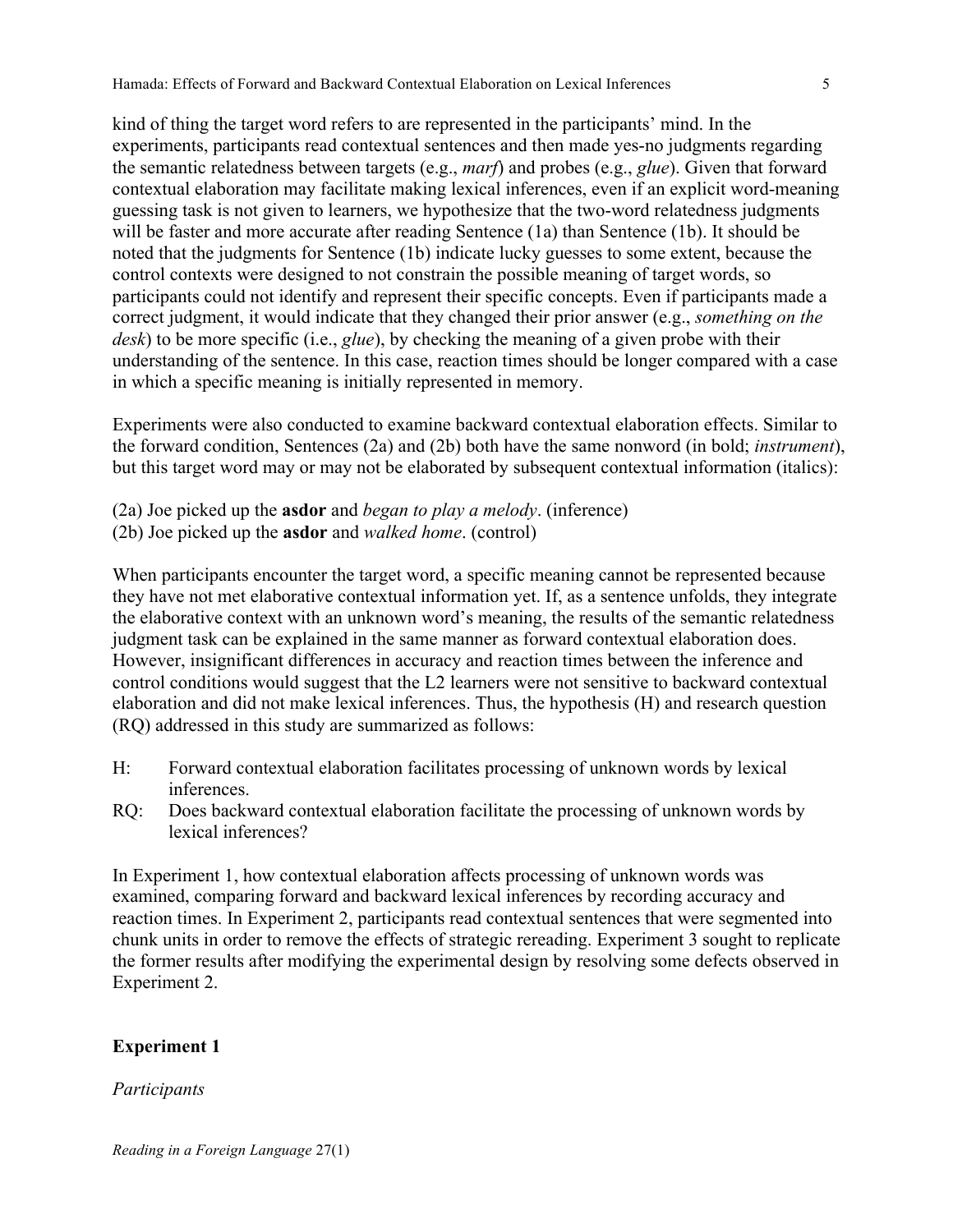Participants in Experiment 1 were 20 Japanese undergraduates majoring in social studies, international relations, engineering, and education (10 males and 10 females; average age = 19.2, range = 18–21). All participants had studied English as a foreign language (EFL) for more than six years in Japan. They gave informed consent before the experiment and gained 1,000 yen for their participation.

The participants' English reading proficiency was estimated using the reading subsection of the pre-first (6 items) and second grade (20 items) Eiken test (Obunsha, 2010a, 2010b), in order to ensure that the proficiency level was homogeneous among Experiments. The test scores were not statistically different among Experiments,  $F(2, 66) = 0.11$ ,  $p = .896$ ,  $\eta^2 < .01$ , Cronbach's  $\alpha = .85$ (Experiment 1:  $M = 11.80$ ,  $SD = 4.42$ ; Experiment 2:  $M = 11.19$ ,  $SD = 4.02$ ; Experiment 3:  $M =$ 11.43, *SD* = 4.13). The CEFR level was assumed to be from A2 to B2 based on their self-report.

## *Materials*

*Contextual sentences.* Two levels of contextual elaboration (inference vs. control) and two types of elaborated direction (forward vs. backward) were crossed in a factorial design (see Table 1). Whereas inference sentences strongly constrained the possible meaning of target words, control sentences did not. There were two types of elaborative contexts for inference sentences: (a) forward elaboration, in which a prior context constrained the inferable meaning of the target words, and (b) backward elaboration, in which a subsequent context constrained the inferable meaning of the target words.

Table 1. *Sample sets of stimuli used in Experiment 1*

| Contextual sentences                                                                          | Probes       |
|-----------------------------------------------------------------------------------------------|--------------|
| Forward                                                                                       |              |
| Inference: He tried to put the pieces of the broken plate back together with <i>marf</i> .    | ボンド          |
| Control: She walked across the large room to Mike's messy desk and returned his <i>marf</i> . | [glue]       |
| <b>Backward</b>                                                                               |              |
| Inference: Joe picked up the <i>asdor</i> and began to play a melody.                         | がっき          |
| Control: Joe picked up the <i>asdor</i> and began to walk home.                               | [instrument] |
| Note The probes were trengleted into Jenengee                                                 |              |

*Note*. The probes were translated into Japanese.

For the forward condition, 12 pairs were selected, six from van Assche, Drieghe, Duyck, Welvaert, and Hartsuiker (2011), five from Griffin and Bock (1998), and one from Borovsky et al. (2010). For the backward condition, 12 pairs were adapted from Chaffin et al. (2001). All sentences had a minor modification for Japanese EFL learners: low-frequency words (4,000 word level and over) were replaced by easier synonyms based on the JACET (the Japan Association of College English Teachers) list of 8,000 basic words (JACET, 2003). The mean number of words in each condition was almost the same (see Table 2).

Based on past studies (e.g., Borovsky et al., 2010), the degree of contextual elaboration was validated in a pilot study using a cloze test with 40 Japanese EFL learners at the same university. The results indicated that each target word had a high cloze probability in the inference sentences (see Table 2). For example, in "Joe picked up the and began to play a melody," the blank line was typically filled with *instrument*. In contrast, the same word had a low cloze probability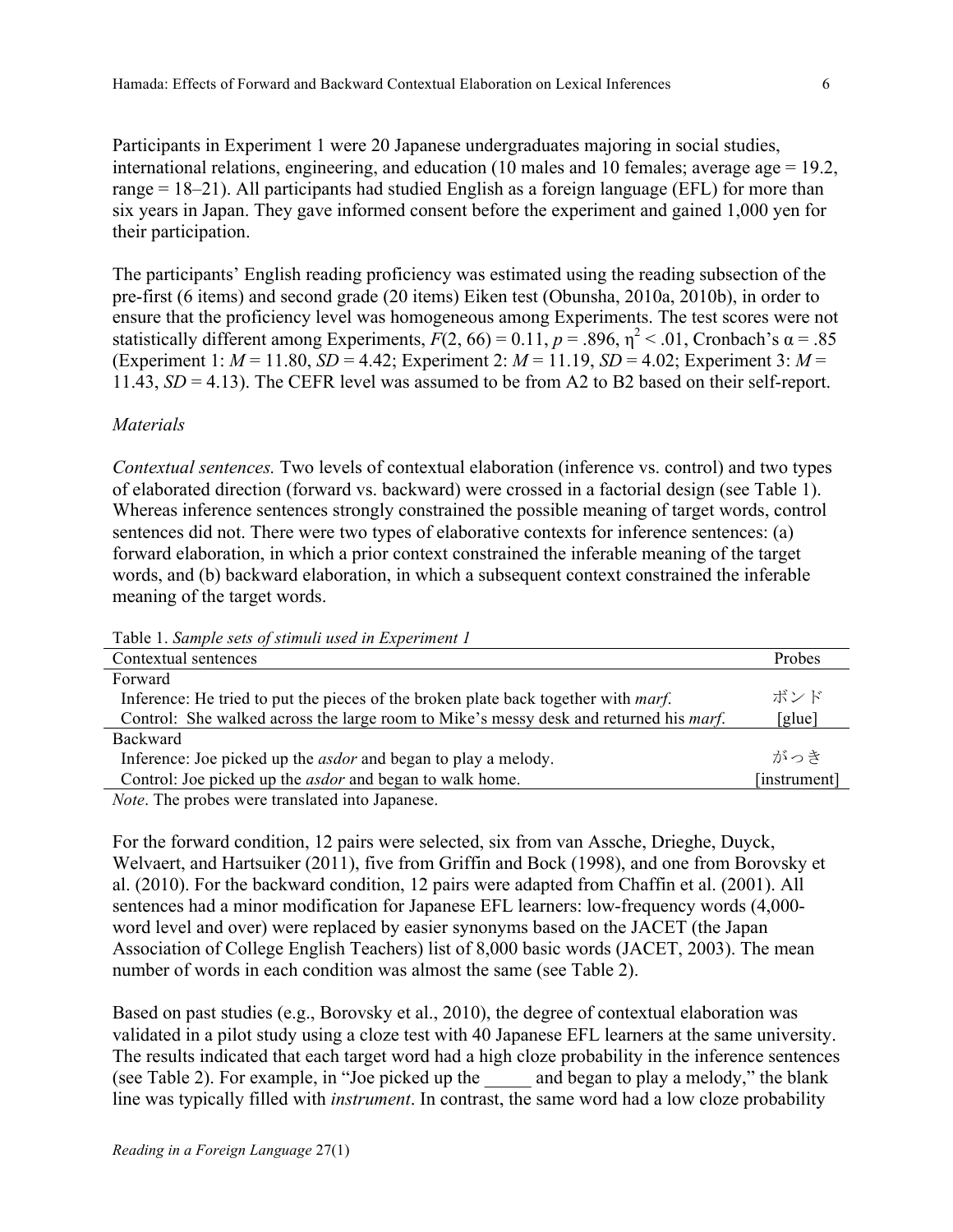in the control sentences. A two-way ANOVA ensured that there were no differences in the degree of contextual elaboration between forward and backward conditions because there was a significant main effect of Elaboration (i.e., the relative strength of contextual constraint; inference vs. control),  $F(1, 11) = 613.58, p < .001, \eta^2 = .95$ , but not Direction,  $F(1, 11) = 0.55, p$  $=$  .473,  $\eta^2$  < .01, nor their interaction,  $F(1, 11) = 0.36$ ,  $p = .559$ ,  $\eta^2$  < .01.

|           |    | Contextual sentences | Probes            |             |
|-----------|----|----------------------|-------------------|-------------|
| Condition | k  | Sentence length      | Cloze probability | Word length |
| Inference |    |                      |                   |             |
| Forward   | 6  | 10.7                 | 88%               | 2.85        |
| Backward  | 6  | 11.3                 | 87%               | 2.85        |
| Control   |    |                      |                   |             |
| Forward   | 6  | 11.2                 | 15%               | 2.83        |
| Backward  | 6  | 11.0                 | 12%               | 2.86        |
| Filler    | 24 | 11.2                 |                   | 2.72        |

Table 2. *Characteristics of experimental and filler sentences and probes*

In addition, 24 filler sentences were prepared. Twelve of these were adapted from Griffin and Bock (1998), and the rest from Chaffin et al. (2001). There were no linguistic differences from the experimental sentences, except that the target words were high-frequency existing English words. The target words for the forward condition were always at the end of each sentence. Those for the backward condition were the same as in Chaffin et al. (2001).

*Probe words.* Probe words corresponding to each sentence pair were created for the semantic relatedness judgment task. Basically, the original meanings of the target nonwords were used, but some target words were replaced based on the result of the cloze test. For example, Chaffin et al. (2001) originally used the target word *asdor* as *guitar* in the context "Joe picked up the *asdor* and began to strum a tune." However, after substituting easier words for low-frequency words (e.g., *strum a tune*  $\rightarrow$  *play a melody*), few participants answered that the meaning of *asdor* was *guitar*. In these cases, the hypernyms were used as the probe words (e.g., *guitar* → *instrument*). Each probe word was translated into Japanese to avoid effects of English word familiarity on reaction times. Every set of 24 fillers also had similar probe words, but the targetprobe pairs of the fillers were semantically unrelated to each other. Therefore, the participants had to respond "yes" to the experimental target-probe pairs, and "no" to the filler target-probe pairs, because "if related items generate data for answering a research question, unrelated items are fillers" (Jiang, 2012, p. 141). The word-length of the probes were almost the same among the conditions,  $F < 1$ .

#### *Procedure*

Before the experiment, participants were notified of how the personal data collected would be used. Participants were tested individually in a single session. After a participant completed the English reading proficiency test, within a 30-minute time limit, they were instructed on how to complete the semantic relatedness judgment task.

In the task, 12 forward and 12 backward conditions were presented in random order, on a computer screen. A set of 24 fillers was also randomly inserted. Participants were asked to read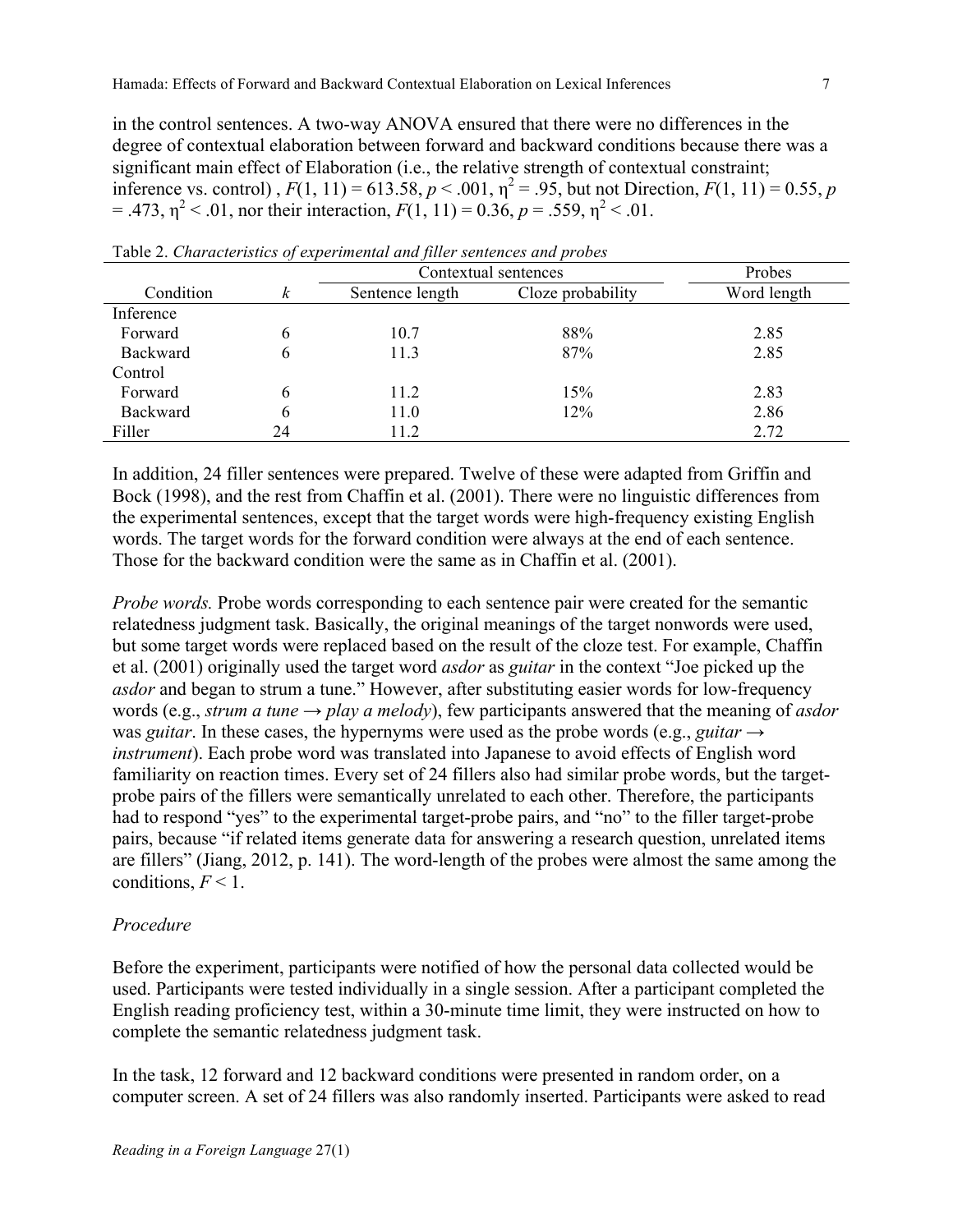the sentences for comprehension at their own pace, by pressing a button on the response pad (Cedrus, RB-730 model), but were not instructed to infer the meaning of the target words. When they finished each sentence, a row of fixation crosses appeared in the center of the screen for 500 milliseconds (ms) to prepare them for the onset of the target word. Then, crosses were replaced with the prime word (i.e., the target nonword) for 500 ms. After an additional blank screen for 300 ms, a corresponding probe word was flashed in Japanese. The task was to judge as quickly as possible whether the two words presented were semantically related, by pressing the appropriate keys. It took participants approximately 20 minutes to complete all of the trials. To familiarize participants with the task procedure, they completed four practice sets before the main task. SuperLab 4.5 for Windows was used to record responses and reaction times. Figure 1 illustrates the sequence of each trial.



**Figure 1.** The sequence of events in each trial during the on-line semantic relatedness judgment task in Experiment 1.

## *Data Analysis*

To examine the effects of forward and backward contextual elaboration, two-way analyses of variance (ANOVAs) were conducted on judgment accuracy and reaction times, with Elaboration (Inference vs. Control) and Direction (Forward vs. Backward) as within-participant variables. The procedure for dealing with incorrect responses and outliers was based on Jiang (2012, pp. 68–69). Prior to analyzing the reaction time data, if the participants incorrectly responded to the experimental target-probe pairs in each trial, it was excluded from the data analysis. Then, trials, where reaction times were ±2.5 *SD*s beyond the mean of the participant, were eliminated as outliers. This resulted in the removal of 1.31% of all observations.

An alpha level of .05 was used, and effects of marginal significance were not interpreted. ANOVA results with eta squared  $(\eta^2)$  and 95% confidence intervals (CIs) of mean differences ( $M<sub>diff</sub>$ ) were reported to assess the degree at which each factor affected the lexical inference processes.

## *Results*

Correct response rates on filler trials reached 97%, supporting the claim that participants performed the semantic relatedness judgment task appropriately. Table 3 presents the means, standard deviations, and mean differences with 95% CIs for task performance.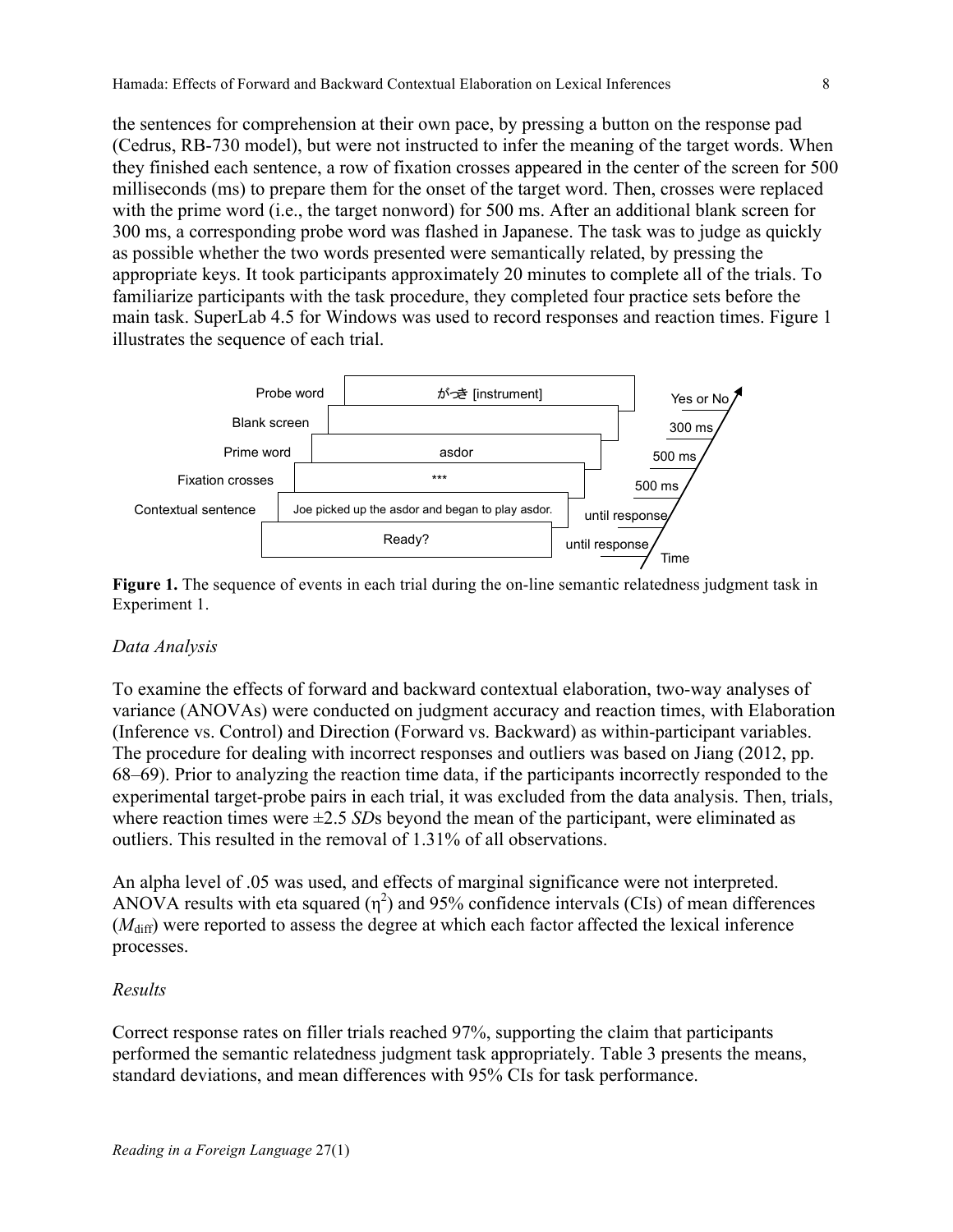|                                                     | Forward            |                  | Backward         |           |                            |  |  |
|-----------------------------------------------------|--------------------|------------------|------------------|-----------|----------------------------|--|--|
| Elaboration                                         | M                  | SD               | M                | <b>SD</b> | $M_{\text{diff}}$ (95% CI) |  |  |
|                                                     |                    | Accuracy $(\% )$ |                  |           |                            |  |  |
| Inference                                           | 81                 |                  | 80               | 15        | $1 (+70)$                  |  |  |
| Control                                             | 58                 | 22               | 43               | 21        | $15 (+14)$                 |  |  |
| $M_{\text{diff}}$ (95% CI)                          | 23 $(\pm 13)$      |                  | 37 $(\pm 13)$    |           |                            |  |  |
| Reaction times (ms)                                 |                    |                  |                  |           |                            |  |  |
| Inference                                           | 867                | 286              | 863              | 293       | $-4$ ( $\pm$ 94)           |  |  |
| Control                                             | 1,141              | 367              | 1,149            | 392       | $-8 (+72)$                 |  |  |
| $M_{\text{diff}}$ (95% CI)                          | $-274 \ (\pm 115)$ |                  | $-285 (\pm 116)$ |           |                            |  |  |
| $\mathbf{v}$ $\mathbf{v}$ $\mathbf{v}$ $\mathbf{v}$ |                    |                  |                  |           |                            |  |  |

Table 3. *Mean accuracy and reaction times for the semantic relatedness judgment task in Experiment 1* 

*Note*.  $N = 20$ .

*Accuracy.* Figure 2 indicates that judgment accuracy was higher in the inference than in the control condition, regardless of the direction of contextual elaboration. The two-way ANOVA supported this observation; the main effect of Elaboration was significant,  $F(1, 19) = 36.38$ , *p*  $<$  .001,  $\eta^2$  = .44. However, there was no significant main effect of Direction, *F*(1, 19) = 4.25, *p*  $= .053$ ,  $\eta^2 = .03$ , and these factors did not interact,  $F(1, 19) = 3.57$ ,  $p = .074$ ,  $\eta^2 = .02$ .



**Figure 2.** Mean accuracy and reaction times with ±*SEM* bars in Experiment 1.

*Reaction times.* To examine whether the reaction time data was consistent with the accuracy data, a similar two-way ANOVA was performed. As shown in Figure 2, reaction times were shorter in the inference than the control condition,  $F(1, 19) = 32.90$ ,  $p < .001$ ,  $\eta^2 = .51$ . However, the Direction effect did not appear,  $F(1, 19) = 0.01$ ,  $p = .944$ ,  $\eta^2 < .01$ , nor interacted with the Elaboration effect,  $F(1, 19) = 0.05$ ,  $p = .826$ ,  $\eta^2 < .01$ .

#### *Discussion*

One of the important findings of Experiment 1 is that highly elaborative contexts lead to more accurate responses and promote faster reaction times. Although both the inference and control sentences shared common target words, participants could respond to the probes more accurately and quickly in the inference condition than the control counterpart. In the control condition, contextual information was not elaborative, and this manipulation ensured that specific lexical inferences were rarely made while reading. Therefore, the difference in elaboration between the inference and control conditions suggests that participants can generate the meaning of unknown words based on highly elaborative information. This result supported the study hypothesis and was consistent with the findings of L1 reading studies (e.g., Borovsky et al., 2010; DeLong et al.,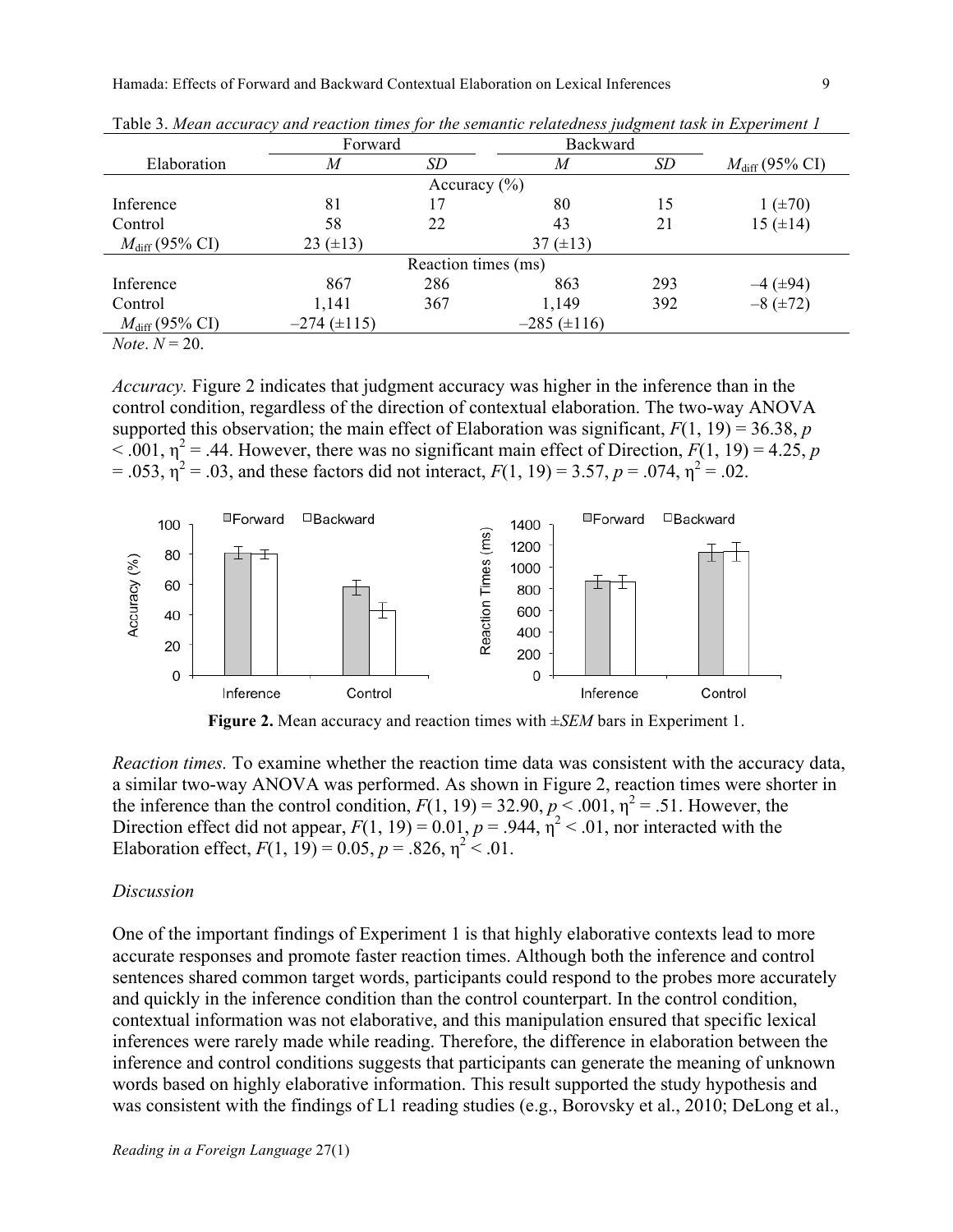2005; Otten & van Berkum, 2008; Szewczyk & Schriefers, 2013), indicating that L2 learners might process unknown words by context-based word anticipation (or integration) in the forward condition.

However, direction did not affect semantic-relatedness judgment performance; accuracy and reaction times in the forward and backward elaboration conditions were not significantly different. Similar to the effects of forward contextual elaboration, the inference sentences in the backward condition promoted higher accuracy and faster reaction times compared to the control contexts. These results suggest that participants could infer the meaning of unknown words based on backward contextual elaboration. This is consistent with the finding that contextual elaboration facilitates backward lexical inferences (Chaffin et al., 2001), and with some thinkaloud results showing that L2 learners sometimes wait for additional information to identify unknown word meanings until they meet highly elaborative contexts (Huckin & Bloch, 1993). As many researchers have stated (e.g., Bensoussan & Laufer, 1984; Nassaji, 2006; Nation, 2013; Webb, 2008), semantically strong relationships between unknown words and contextual information is essential for making lexical inferences, and this study especially indicates that the effects of contextual elaboration on EFL learners' lexical inference behavior are not specific to a think-aloud task.

Although the results suggest that participants were sensitive to backward elaborative contexts, Experiment 1 did not reveal why they could make backward lexical inferences when target words were semantically elaborated. Whereas forward contextual elaboration facilitated processing of unknown words by context-based word anticipation, the backward condition might require strategic rereading for context-word integration (Chaffin et al., 2001). Given that the complete sentences appeared in the same manner on the computer screen in Experiment 1, the effects of forward and backward conditions cannot be distinguished. This might hinder any examination of whether lexical inferences using backward contextual elaboration are more complicated. Therefore, Experiment 2 was required to remove the effects of strategic rereading, in which participants read contextual sentences that were segmented into chunk units.

## **Experiment 2**

## *Participants*

The participants in Experiment 2 were 21 Japanese undergraduates majoring in social studies, international relations, engineering, or linguistics (eight males and 13 females; average age = 19.3, range = 18–22). None of them participated in Experiment 1. All have studied English for more than six years in Japan. They gave informed consent before the experiment and gained 1,000 yen for their participation.

## *Materials, Procedure, and Data Analysis*

As shown in Table 4, the contextual sentences used in Experiment 1 were segmented into chunks by two independent raters based on Hijikata's (2012, p. 38) criteria (see Appendix A), and there was high inter-rater agreement (97%). All disagreements were resolved through discussion.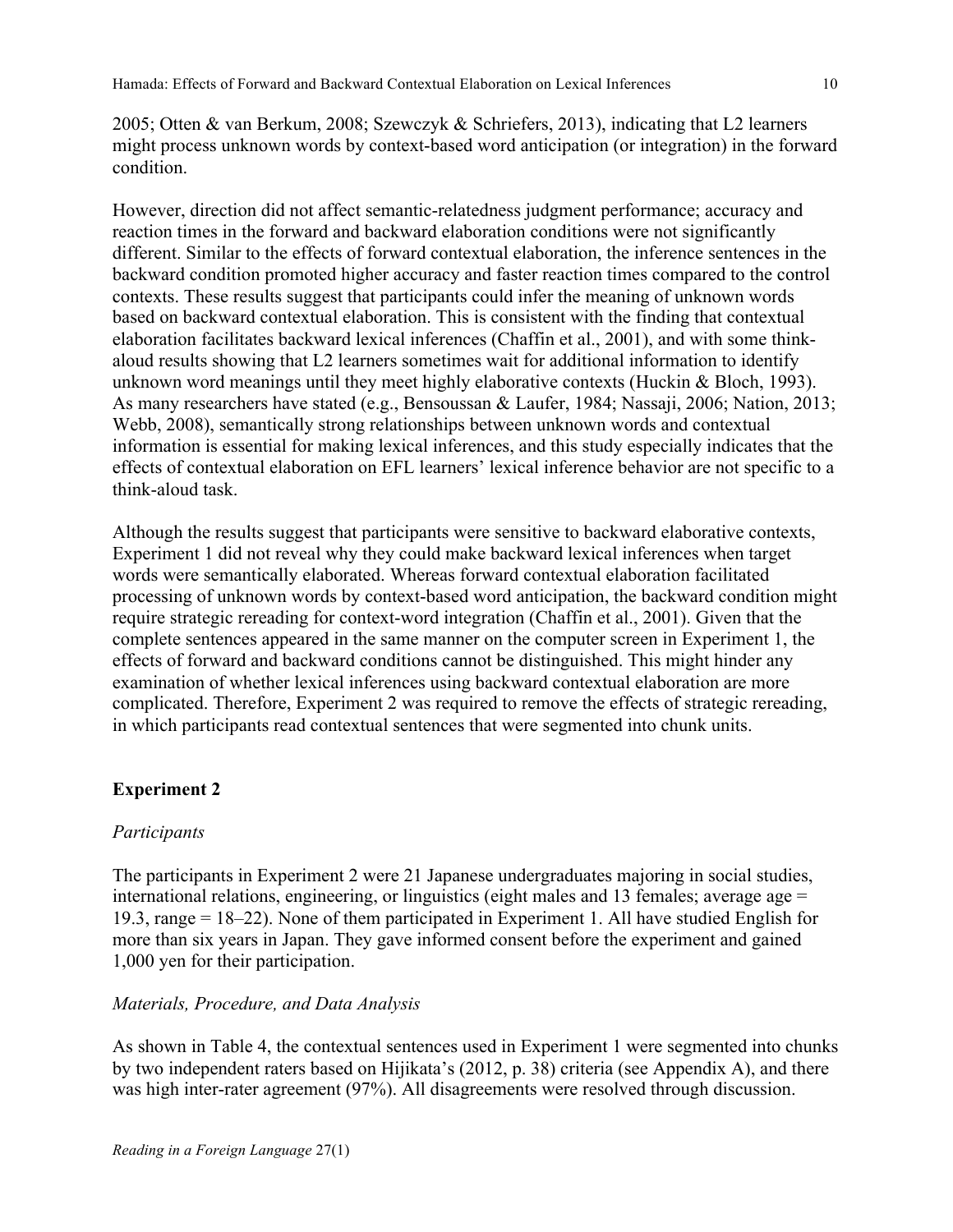There were no other modifications.

Table 4. *Sample sets of stimuli used in Experiment 2*

| Contextual sentences                                                                                 |
|------------------------------------------------------------------------------------------------------|
| Forward                                                                                              |
| Inference: He tried / to put / the pieces of the broken plate back together / with <i>marf.</i> /    |
| Control: She walked across the large room / to Mike's messy desk / and returned / his <i>marf.</i> / |
| <b>Backward</b>                                                                                      |
| Inference: Joe picked up / the <i>asdor</i> / and began / to play a melody. /                        |
| Control: Joe picked up / the <i>asdor</i> / and began / to walk home. /                              |
| <i>Note.</i> Slashes represent pause-chunks. The probes used were the same as in Experiment 1.       |

The only difference in the procedure compared to Experiment 1 was that the contextual sentences were chunk-parsed, and chunks appeared one at a time on the computer screen. Participants were instructed to read each contextual sentence for comprehension at their own pace, pressing a button on the response pad to indicate they were ready for the next chunk. Figure 3 shows the sequence of each trial.

Time



Figure 3. The sequence of events in each trial during the on-line semantic relatedness judgment task in Experiment 2.

The same measures were taken as in Experiment 1 and were analyzed in the same way. The outlier elimination procedure resulted in the removal of 2.93% of all observations.

#### *Results*

The correct response rate for the filler items was 94%, indicating that participants completed the semantic relatedness judgment task properly. Table 5 shows the means, standard deviations, and mean differences with 95% CIs for task performance.

| Tuolo S. mean accumus y ana reaction times for the scinantic retateaness fuagment tash in Experiment 2 |                     |     |                    |     |                            |  |
|--------------------------------------------------------------------------------------------------------|---------------------|-----|--------------------|-----|----------------------------|--|
|                                                                                                        | Forward             |     | <b>Backward</b>    |     |                            |  |
| Elaboration                                                                                            | M                   | SD  | M                  | SD  | $M_{\text{diff}}$ (95% CI) |  |
| Accuracy $(\% )$                                                                                       |                     |     |                    |     |                            |  |
| Inference                                                                                              | 83                  | 16  | 66                 | 18  | $17 (\pm 8)$               |  |
| Control                                                                                                | 53                  | 22  | 46                 | 22  | $8 (+9)$                   |  |
| $M_{\text{diff}}$ (95% CI)                                                                             | 30 $(\pm 9)$        |     | $20 (\pm 10)$      |     |                            |  |
| Reaction times (ms)                                                                                    |                     |     |                    |     |                            |  |
| Inference                                                                                              | 878                 | 272 | 1,028              | 302 | $-149$ ( $\pm 93$ )        |  |
| Control                                                                                                | 1,161               | 355 | 1,252              | 377 | $-92 \ (\pm 133)$          |  |
| $M_{\text{diff}}$ (95% CI)                                                                             | $-282$ ( $\pm 92$ ) |     | $-225 \ (\pm 156)$ |     |                            |  |
|                                                                                                        |                     |     |                    |     |                            |  |

Table 5. *Mean accuracy and reaction times for the semantic relatedness judgment task in Experiment 2* 

 $Note: N = 21$ .

*Accuracy.* Figure 4 shows that accuracy was clearly higher in inference than in control contexts.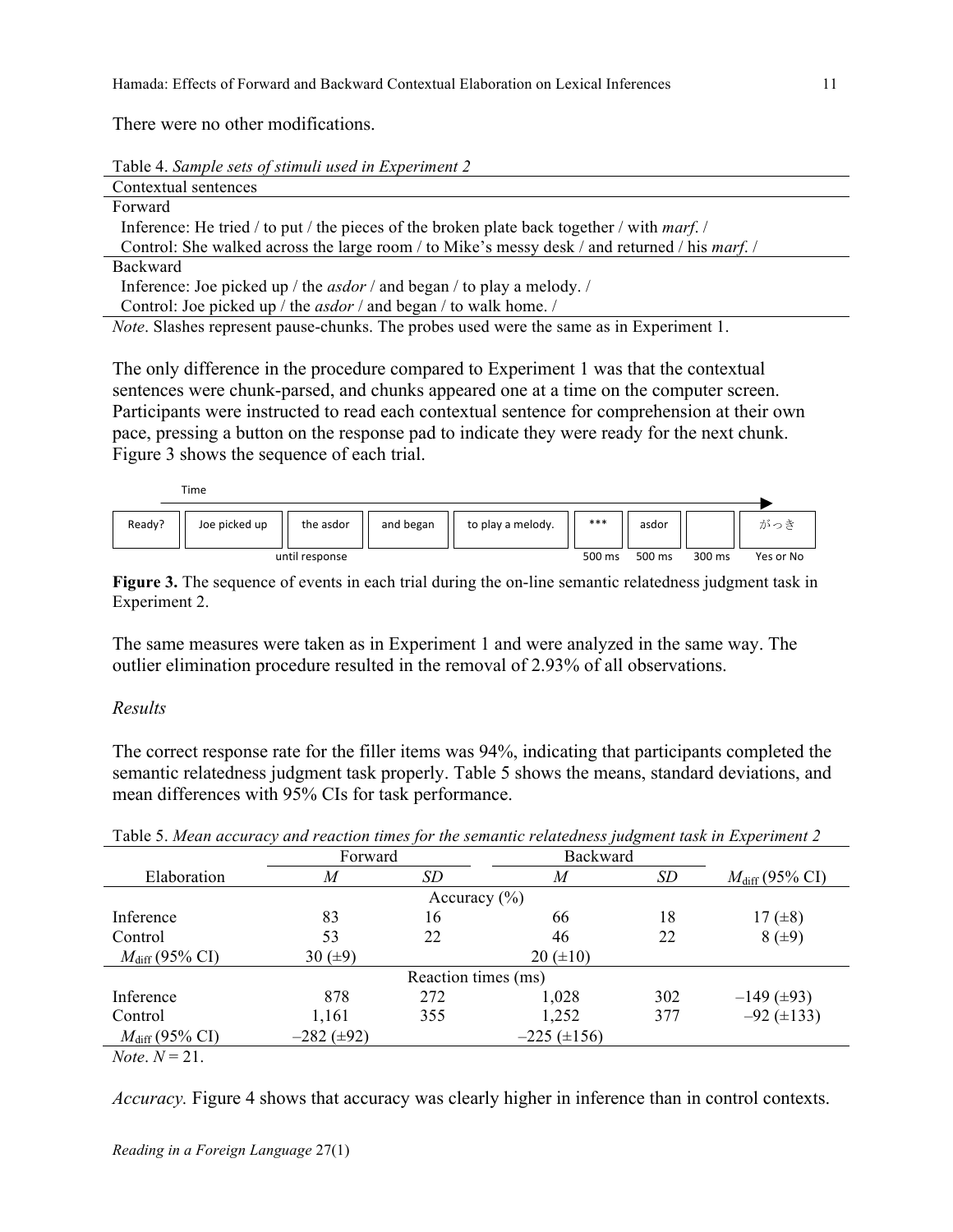This observation was supported by a two-way ANOVA; there was a significant main effect of Elaboration,  $F(1, 20) = 50.26$ ,  $p < .001$ ,  $\eta^2 = .45$ . Although there was no significant main effect of Direction in Experiment 1, this effect was significant with a moderate effect size in Experiment 2,  $F(1, 20) = 20.24$ ,  $p < .001$ ,  $\eta^2 = .11$ ; accuracy was higher in the forward compared to backward elaboration condition. The interaction between Elaboration and Direction was not significant,  $F(1, 20) = 2.70$ ,  $p = .116$ ,  $p^2 = .02$ .



**Figure 4.** Mean accuracy and reaction times with ±*SEM* bars in Experiment 2.

*Reaction times.* Figure 4 also indicates clear differences in reaction times between Experiments 1 and 2. A two-way ANOVA revealed significant main effects of Elaboration,  $F(1, 20) = 28.53$ , *p* < .001,  $η^2 = .35$ , and Direction,  $F(1, 20) = 9.58$ ,  $p = .006$ ,  $η^2 = .08$ . That is, reaction times were shorter in the inference than control condition. More importantly, reaction times were shorter in the forward than backward condition. The interaction of Elaboration × Direction was not significant,  $F(1, 20) = 0.55$ ,  $p = .468$ ,  $\eta^2 < .01$ . These results were consistent with the accuracy data.

#### *Discussion*

Similar to Experiment 1, contextual elaboration had a large effect on making lexical inferences in both the forward and backward conditions. Again, accuracy for the inference sentences was higher and reaction times were faster compared to the control sentences. These results indicate that the meanings of the target words were represented in memory after processing the inference sentences. However, the direction effect also appeared, showing that there were differences in the process between forward and backward lexical inferences. When participants encountered unknown words, whose meanings were elaborated by subsequent contextual information, relatedness judgment accuracy significantly decreased, and accordingly, reaction times increased. This suggests that the meanings generated by backward lexical inferences were activated more weakly than those by forward lexical inferences. Therefore, it is possible that participants found backward lexical inferences more difficult than forward lexical inferences, and this supports the assumption that backward lexical inferences might involve more complicated cognitive processes.

Although Experiment 2 replicated the results of Experiment 1, an uninteresting alternative interpretation still remains. Because the target unknown words always appeared late in the forward sentences, but early in the backward sentences, there was a substantial distance between the target words and probe words. This implies that the participants had to keep the inferred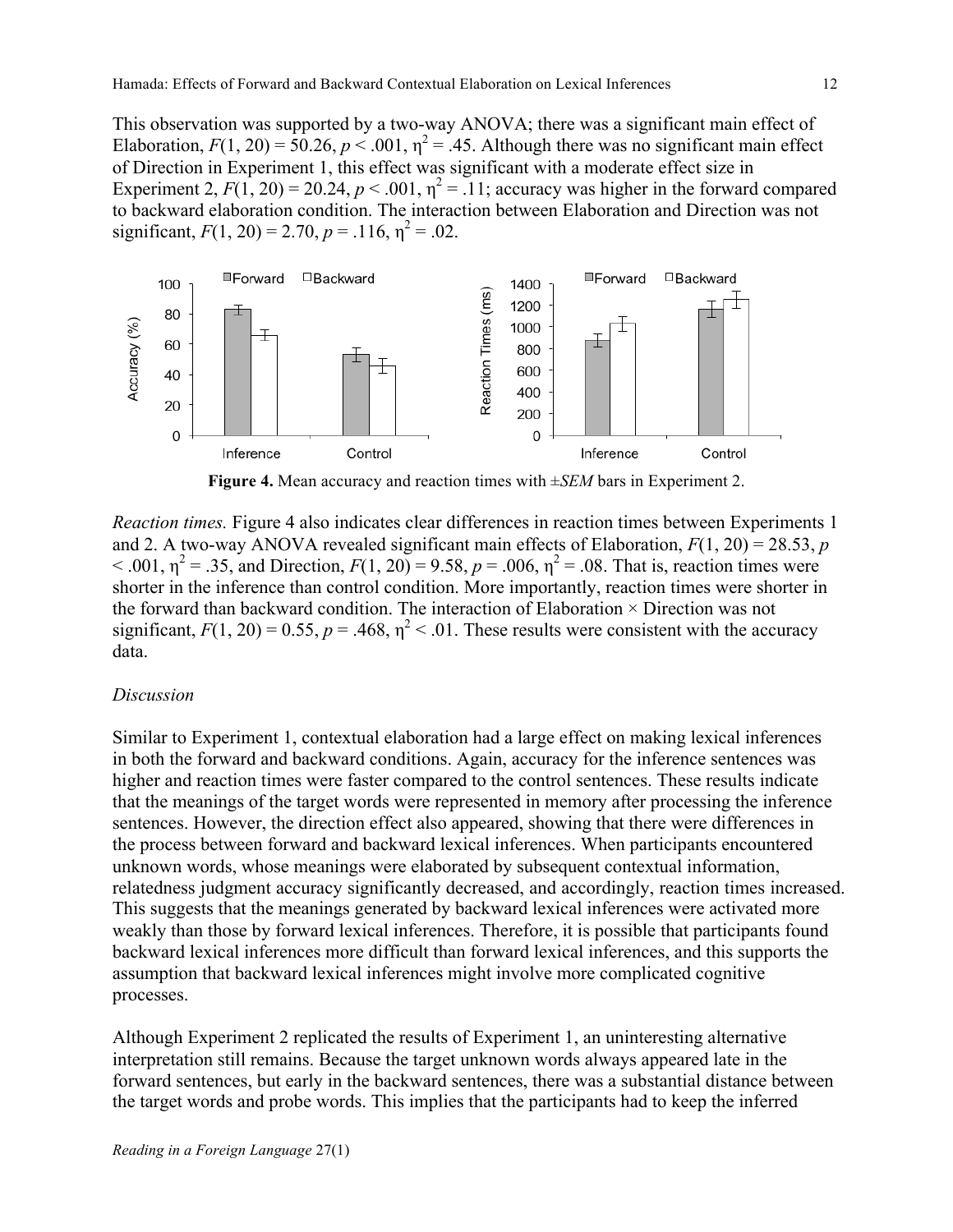meanings of the target words in mind longer in the backward condition than in the forward condition. In fact, Experiment 2 could not provide a clear explanation as to why the accuracy for the forward control condition seemed higher than the backward control condition (i.e., insignificant interaction of Elaboration  $\times$  Direction) because of no distinction between the Direction and Distance effects. A final experiment addressed this issue.

#### **Experiment 3**

#### *Participants*

The participants in Experiment 3 were 28 Japanese graduates and undergraduates majoring in psychology, biology, engineering, or medicine (13 males and 15 females; average age = 20.1, range = 18–24). None of them participated in prior the Experiments. All have studied English for more than six years in Japan. They gave informed consent before the experiment and gained 1,000 yen for their participation.

#### *Materials, Procedure, and Data Analysis*

There were 12 short story pairs (three-sentence length; see Table 6). The design used was 2 (Elaboration: inference vs. control)  $\times$  2 (Direction: forward vs. backward) factorial, in the same manner as former Experiments. The first sentences of the stories, which were chunk-parsed, shared the same target unknown words as Experiment 2. Each first sentence pair (i.e., inference and control) was followed by a common second and third sentence to leave equal space between the target words and the semantic relatedness judgment task in both conditions (forward:  $M =$ 27.00 words, *SD* = 0.85; backward:  $M = 26.83$  words, *SD* = 0.83),  $t(11) = 0.43$ ,  $p = .674$ ,  $d =$ 0.20.

Great care was taken to ensure that the second and third sentences did not semantically elaborate the meaning of target words. These sentences were created in cooperation with a native speaker of English, such that the following two criteria were satisfied: (a) coherence, which indicates that the three sentences form a coherent story, and (b) contextual cues, which indicates that the last two sentences do not provide helpful cues for inferring the meaning of target words. Rating data were collected from 23 Japanese EFL learners (none of them had participated in any of the other experiments) to verify the validity of the last two sentences. First, a questionnaire asked them to evaluate the degree of coherence of each story. Participants read both 12 inference and 12 control version stories, and then, answered whether each story was congruent or not based on a sevenpoint Likert scale ranging from 1 *not at all coherent* to 7 *very coherent* (inference: *M* = 5.91, *SD*  $= 0.52$ ; control:  $M = 5.84$ ,  $SD = 0.42$ ). The high average rating showed that the stories were coherent and there was no significant difference between the inference and control versions, *t*(11)  $= 0.43$ ,  $p = .673$ ,  $d = 0.15$ . Next, participants were presented 12 target words and corresponding second and third sentences, and asked to judge whether or not the sentences allowed identification of the meaning of the presented words based on a seven-point Likert scale ranging from 1 *not at all available* to 7 *very available*. The low average rating indicated that these sentences did not allow lexical inferences to be made and did not differ between the forward condition ( $M = 2.17$ ,  $SD = 0.83$ ) and backward condition ( $M = 2.00$ ,  $SD = 0.74$ ),  $t(11) = 0.48$ , *p*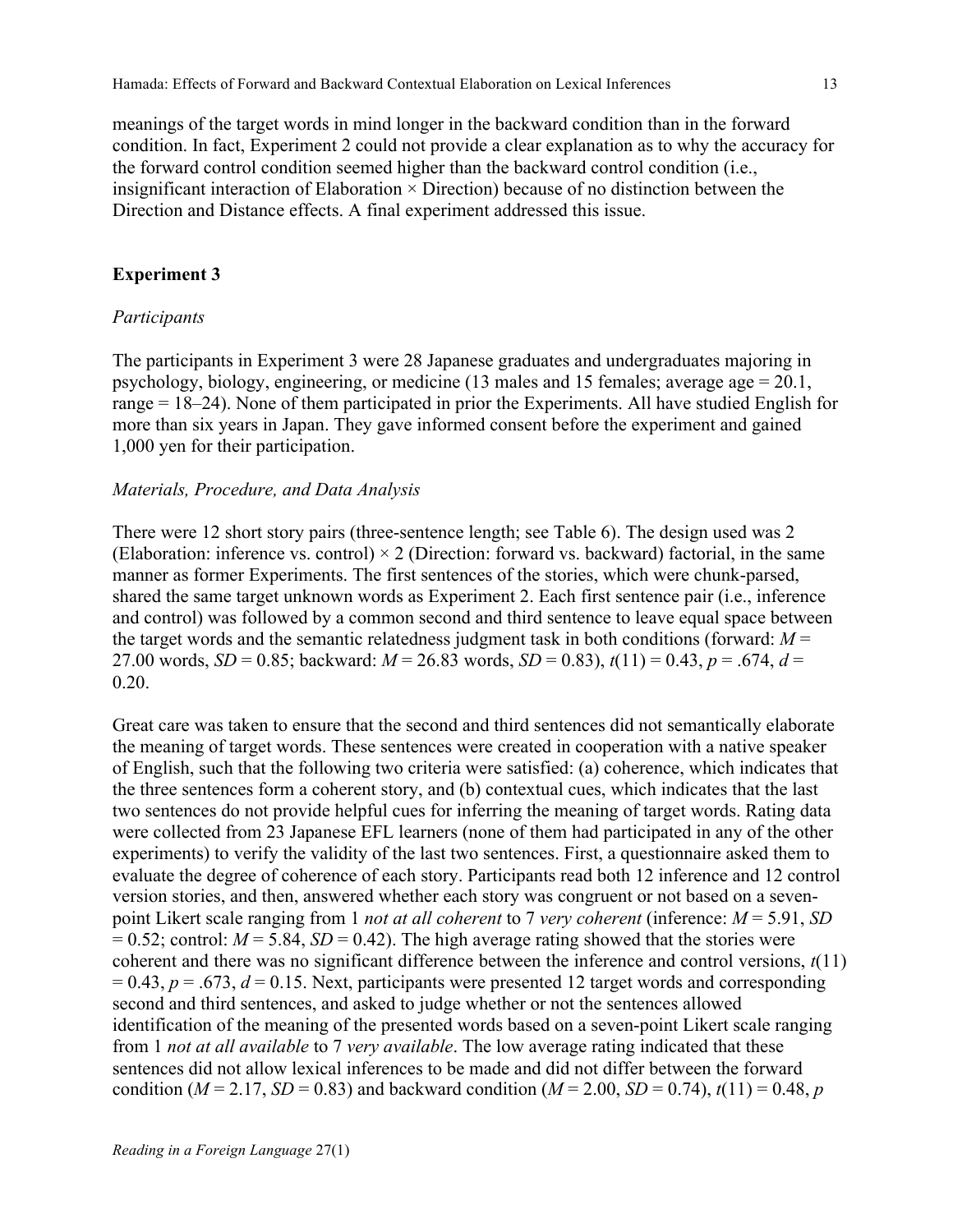Hamada: Effects of Forward and Backward Contextual Elaboration on Lexical Inferences 14

 $=$  .638,  $d = 0.22$ . These results revealed that the last two sentences did not direct participants' attention to target words excessively, because the coherence of each story was homogeneous and the second plus third sentences did not facilitate lexical inference.

Table 6. *A sample set of stimuli used in Experiment 3*

| Forward condition                                                                                       |
|---------------------------------------------------------------------------------------------------------|
| <i>First sentence</i>                                                                                   |
| Inference: She tried / to put / the pieces of the broken plate back together / with <i>marf.</i> /      |
| Control: She walked across the large room / to Mike's messy desk / and returned / his <i>marf. /</i>    |
| Second and third sentences                                                                              |
| After that, she ran to school because her school started in twenty minutes. Today, she had an important |
| test so she wanted to get there on time.                                                                |
| Backward condition                                                                                      |
| <i>First sentence</i>                                                                                   |
| Inference: Joe picked up / the <i>asdor</i> / and began to / play a melody. /                           |
| Control: Joe picked up / the <i>asdor</i> / and began to / walk home. /                                 |
| Second and third sentences                                                                              |
| Then, he noticed that he had just got an email from his boss. The news about his promotion made him     |
| very happy.                                                                                             |
| <i>Note.</i> Slashes represent pause-chunks. The probes used were the same as in Experiments 1 and 2.   |
|                                                                                                         |

In Experiment 3, the first chunk-parsed sentences appeared one at a time, and the second-third sentences appeared sentence by sentence on the computer screen. Participants were instructed to read each story for comprehension at their own pace, pressing a button on the response pad to indicate that they were ready for the next chunk or sentence.

The same measures were taken as in Experiments 1 and 2, and data were analyzed in the same way. The same procedure of eliminating outliers resulted in a removal of 1.04% of all observations.

## *Results*

Correct response rates of the filler items were 98%, which indicates that participants completed the semantic relatedness judgment task properly. Table 7 shows the means, standard deviations, and mean differences with 95% CIs for task performance.

|                                                     | Forward            |                  | Backward         |     |                            |  |  |
|-----------------------------------------------------|--------------------|------------------|------------------|-----|----------------------------|--|--|
| Elaboration                                         | M                  | SD               | M                | SD  | $M_{\text{diff}}$ (95% CI) |  |  |
|                                                     |                    | Accuracy $(\% )$ |                  |     |                            |  |  |
| Inference                                           | 81                 | 12               | 68               | 13  | 13 $(±6)$                  |  |  |
| Control                                             | 43                 | 15               | 47               | 16  | $-4$ ( $\pm$ 9)            |  |  |
| $M_{\text{diff}}$ (95% CI)                          | 39 $(\pm 6)$       |                  | 21 $(\pm 9)$     |     |                            |  |  |
| Reaction times (ms)                                 |                    |                  |                  |     |                            |  |  |
| Inference                                           | 831                | 185              | 996              | 213 | $-165 (\pm 110)$           |  |  |
| Control                                             | 1,146              | 194              | 1,258            | 291 | $-112 \ (\pm 138)$         |  |  |
| $M_{\text{diff}}$ (95% CI)                          | $-315 \ (\pm 108)$ |                  | $-262 (\pm 134)$ |     |                            |  |  |
| $\mathbf{v}$ $\mathbf{v}$ $\mathbf{v}$ $\mathbf{v}$ |                    |                  |                  |     |                            |  |  |

Table 7. *Mean accuracy and reaction times for the semantic relatedness judgment task in Experiment 3*

*Note*.  $N = 28$ .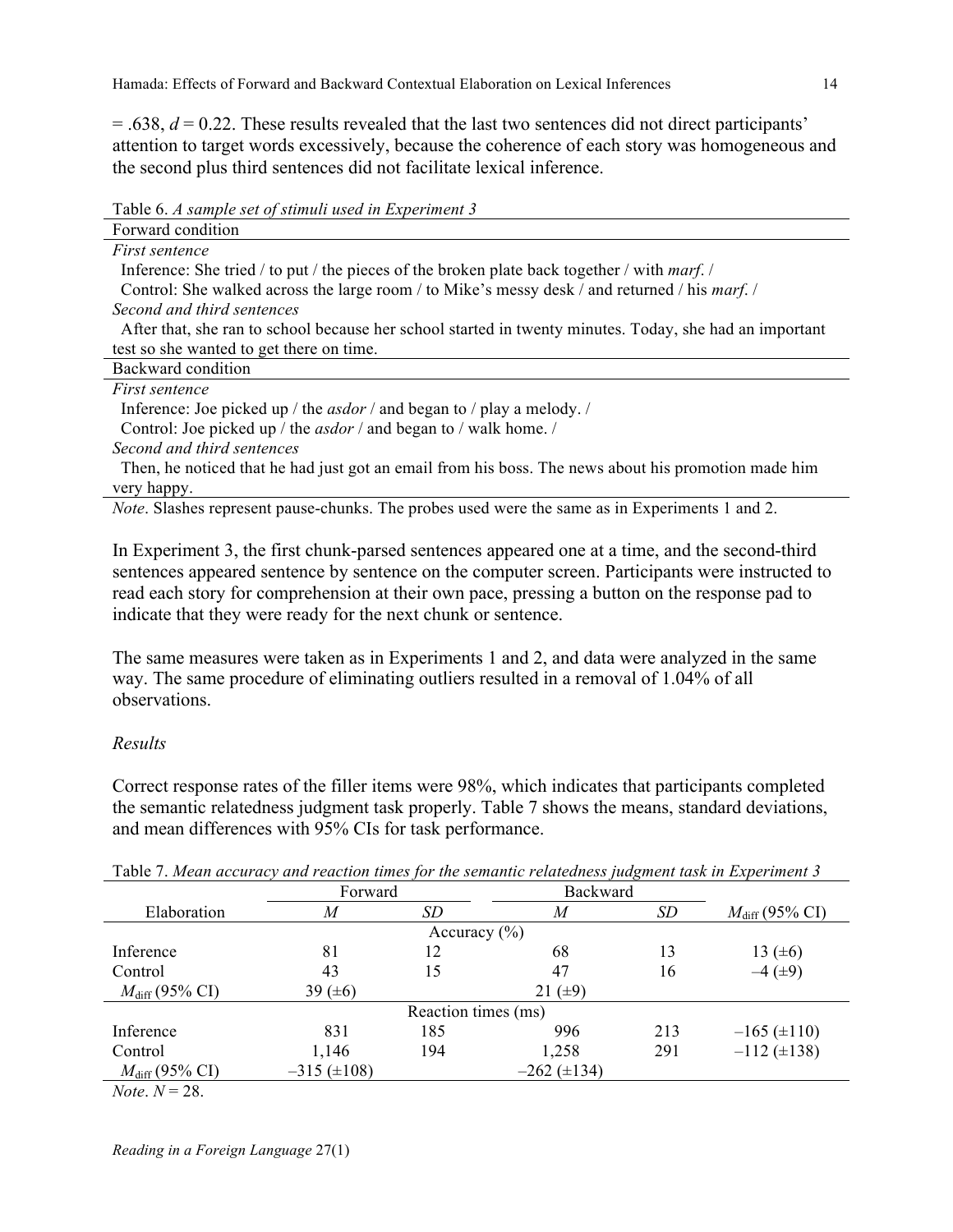*Accuracy.* Figure 5 shows that accuracy was clearly higher in the inference than control contexts. This observation was supported by a two-way ANOVA; there was a significant main effect of Elaboration,  $F(1, 27) = 118.48$ ,  $p < .001$ ,  $\eta^2 = .51$ . Although the main effect of Direction did not reach significance,  $F(1, 27) = 3.24$ ,  $p = .083$ ,  $\eta^2 = .01$ , this effect on the accuracy interacted with the Elaboration effect,  $F(1, 27) = 9.57$ ,  $p = .005$ ,  $\eta^2 = .04$ . Post-hoc comparisons showed that whereas the accuracy in the inference contexts was significantly higher in the forward elaboration than in the backward condition ( $p < .001$ ,  $M_{\text{diff}} = 13$ , 95% CI [7, 19]), in the control contexts there was no difference between the forward and backward condition ( $p = .412$ ,  $M_{\text{diff}} =$  $-4$ , 95% CI  $[-13, 5]$ ).



**Figure 5.** Mean accuracy and reaction times with ±*SEM* bars in Experiment 3.

*Reaction times.* Figure 5 indicates similar trends in reaction times to Experiment 2. A two-way ANOVA revealed significant main effects of Elaboration,  $F(1, 27) = 44.43$ ,  $p < .001$ ,  $\eta^2 = .28$ , and Direction,  $F(1, 27) = 9.52$ ,  $p = .005$ ,  $\eta^2 = .06$ . That is, reaction times were shorter in the inference than in the control condition. More importantly, reaction times were shorter in the forward than backward condition. The interaction of Elaboration  $\times$  Direction was not significant,  $F(1, 27) = 0.42, p = .523, \eta^2 < .01.$ 

#### *Discussion*

One critical result of Experiment 3 is that, whereas the judgment accuracy for the control sentences did not differ between the forward and backward conditions, the accuracy for the inference sentences was higher in the forward condition than in the backward condition. In Experiment 2, it was possible that the distance between the target-probe words affected the judgment difficulty in the backward condition. This made it difficult to delineate the lexical inference processes from the judgment accuracy and reaction time data. However, Experiment 3 replicated this finding even after controlling for the distance effect. Surprisingly, the judgment accuracy and reaction time did not worsen in spite of the insertion of the second and third sentences. This result can be attributed to the task characteristic of the semantic relatedness judgment. In this task (see Figure 3), regardless of the distance between the target word and probe word in a contextual sentence, the target word was flashed again just before the probe word was presented. As the flashed target word reactivated the meaning of the probe word, inferred from the contextual sentence, it could allow participants to retrieve it from their memory; hence, similar results were obtained in Experiments 2 and 3. More precisely, the meaning of *asdor*—inferred from *Joe picked up the asdor and began to play a melody*—could be reactivated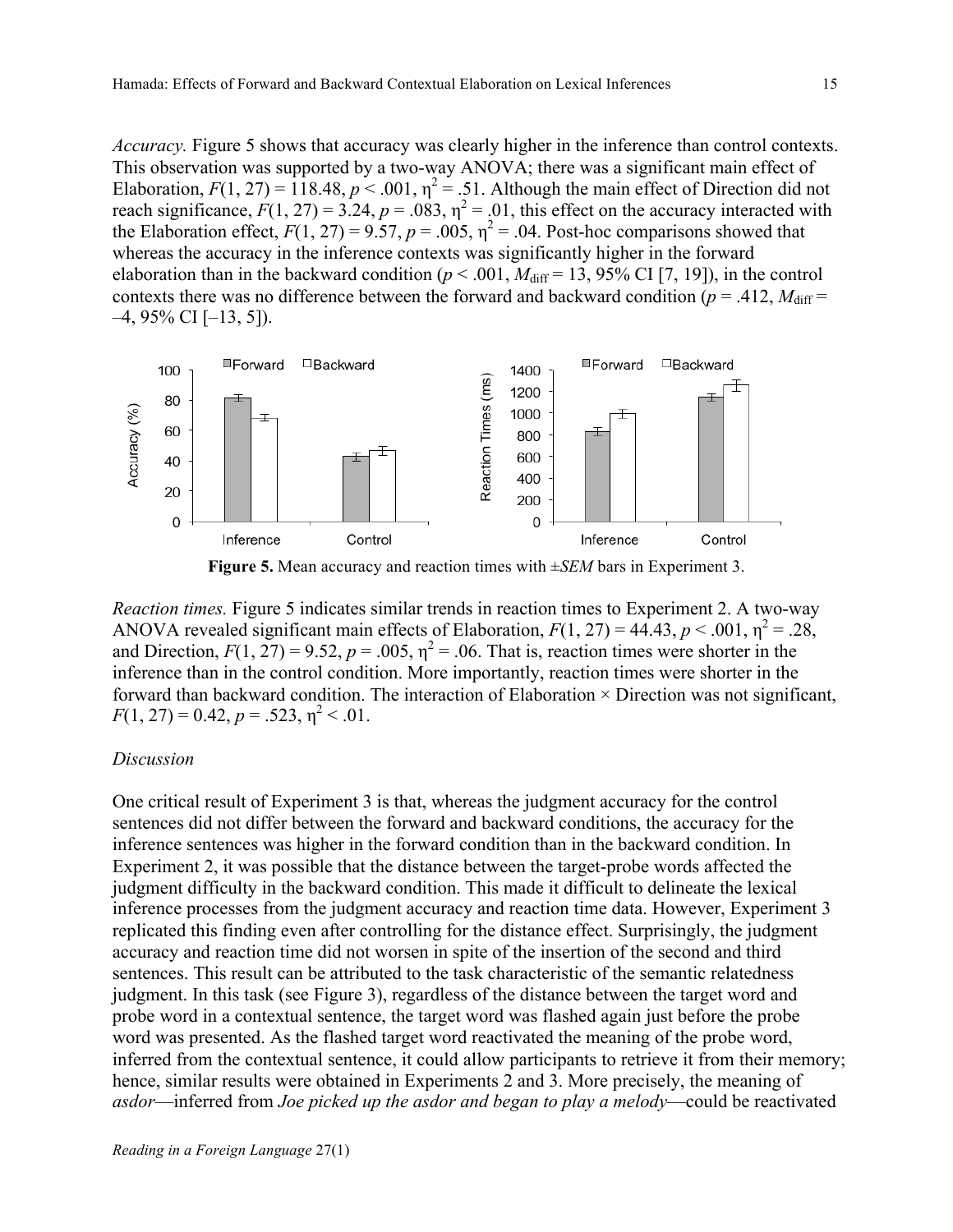by the target word (i.e., *asdor*) even if the memory of its meaning would weaken while reading the second and third sentences. Taken together, although the participants could infer the meaning of unknown words in the backward inference condition, the backward lexical inferences were more difficult than the forward lexical inferences.

#### **General Discussion**

Three experiments explored the different effects of contextual elaboration (i.e., forward vs. backward) on lexical inferences during L2 sentence comprehension. After participants processed unknown words embedded in sentences, they made semantic-relatedness judgments to targetprobe words. Regarding the study hypothesis, in Experiment 1, higher accuracy and faster reaction times in the forward inference condition compared to the control condition, indicate that participants were sensitive to highly elaborative information, and they could retrieve a specific concept for unknown words based on relevant knowledge structures that were evoked by the contextual information. In other words, learners represented upcoming concepts in response to elaborative contexts and integrated them into sentence comprehension. This result was replicated in Experiments 2 and 3, where effects of strategic rereading were excluded. Similar to Experiment 1, forward elaborative contexts promoted higher judgment accuracy and faster reaction times. These findings support the current hypothesis and are consistent with previous L1 reading studies (Borovsky et al., 2010; Otten & van Berkum, 2008; Szewczyk & Schriefers, 2013). Early think-aloud research suggested that lexical inferences are complicated processes that require an informed guess for learners to engage their linguistic and non-linguistic knowledge to derive the meaning of unknown words (e.g., de Bot et al., 1997; Huckin & Bloch, 1993; Nassaji, 2006; Paribakht & Wesche, 1999; Wesche & Paribakht, 2010). Given that the ability to guess word meaning differs according to the quality of contextual information (e.g., Webb, 2008), lexical inferences will sometimes be difficult for L2 learners. However, the current findings demonstrate that when a prior context strongly constrains the possible meaning of upcoming words, learners make dynamic inferences such as anticipation, by representing specific knowledge that is relevant to contextual information.

In relation to the RQ, Experiment 1 demonstrated that in the backward condition, accuracy was higher and reaction times were faster in the inference than control sentences. These results imply that participants inferred the meaning of unknown words from backward elaborative contexts. The prediction of the present study was that there would be a significant difference in judgment task performance between the forward and backward conditions, which was based on the current proposition that identifying the meaning of unknown words via backward lexical inferences might involve three stages: (a) keeping an encountered unknown word in working memory (Cain et al., 2004; Daneman & Green, 1986), (b) finding a relevant highly elaborative context (Daneman & Green, 1986; Huckin & Bloch, 1993), and (c) integrating the inferred meaning with contextual information (Chaffin et al., 2001). The results of Experiments 2 and 3, whether participants strategically established a connection between an unknown word and contextual messages, are relevant to stages (b) and (c). If participants executed such a time-consuming integration process to infer the well-matched meaning of unknown words, accuracy and reaction times should have suffered when rereading intra-sentence was inhibited. In Experiment 2, the judgment accuracy and reaction time was lower and slower in the backward compared to forward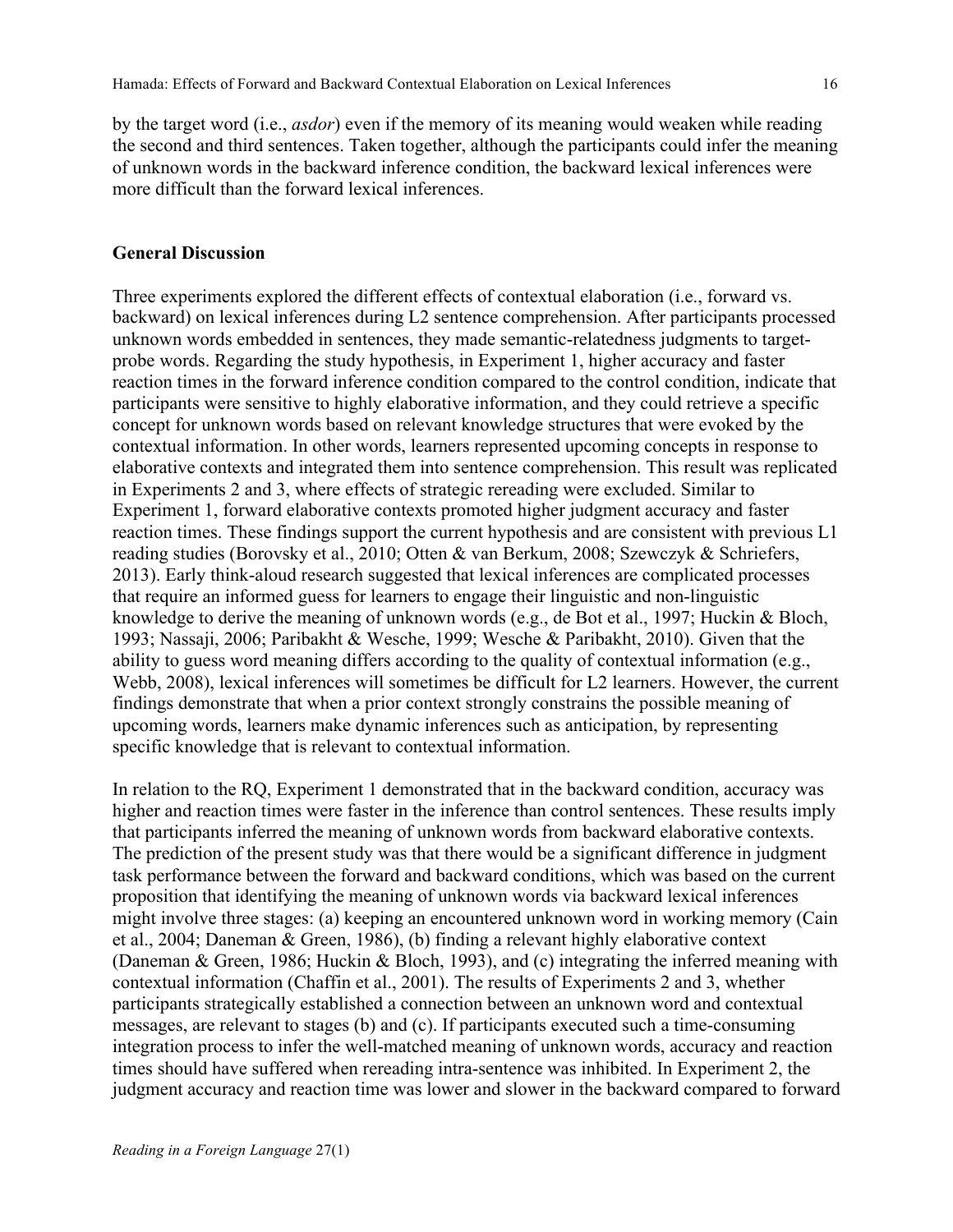condition. Controlling the distance effect on the task performances in Experiment 3 refined this result. The findings support the idea that identifying the meaning of unknown words using backward lexical inferences requires effortful processes.

However, it should be noted that the comparison between the inference and control sentences revealed that in the backward condition, the meaning of the target words was also represented in the learners' mental representations in Experiments 2 and 3. Although Huckin and Bloch (1993) demonstrated that L2 learners were able to wait for additional informative contexts to identify the possible meanings of unknown words, it is unclear whether special goals, such as completing a think-aloud task, elicited such a lexical inference behavior. The findings from Experiments 2 and 3 support the early think-aloud studies, suggesting that L2 learners are able to process unknown words by lexical inferences when those meanings are constrained by immediatelyfollowing contexts.

Although the current study provides a new perspective by demonstrating that L2 learners make good use of forward and backward elaborative contexts to activate lexical inferences, it has some limitations. Whereas the process of lexical inferences was not specific to completing a thinkaloud task, it is possible that the participants in this study inferred the target word meanings intentionally for the semantic relatedness judgment task. In addition, the semantic relatedness judgment task itself may develop strategic processing of unknown words because the required response to experimental target-probe pairs was always "yes." Therefore, future research should replicate the findings by applying different methodologies, such as eye-tracking measures (Chaffin et al., 2001), and event-related potentials (Borovsky et al., 2010). A more practical limitation of the present study is a sparse collection of judgment accuracy and reaction time data. Of course, a longer experiment might make the quality of the behavioral data worse. The results of the initial experiment were replicated by the follow-ups in this study. Nevertheless, this point is critical when conducting an experiment using reaction time data.

The experiments reported in this article were not specifically targeted at means of improving language instruction. However, some implications for foreign language teaching can be drawn from the findings. Because every L2 learner at any proficiency level encounter unknown words in texts, it is important to teach L2 learners how to process unknown words using lexical inferences (Fraser, 1999). Although this study indicates that learners make context-based lexical inferences without specific interventions, concern that their inferred meanings might be wrong will increase until they receive corrective feedback (Hulstijn, 1993). To develop learners' confidence in lexical inference ability, teachers in reading classes could first encourage students to verify the accuracy of their guessing attempts by referring to a dictionary. Before that, the ability to guess unknown words should be taken into account. Many studies recommend using a text with 95%–98% lexical coverage (e.g., Nation, 2013). This study shows that L2 learners are inclined to make lexical inferences from highly elaborative contexts. These perspectives suggest that teachers should remember a fundamental principle of language teaching: A comprehensible input develops learners' language competence in terms of autonomous reading comprehension.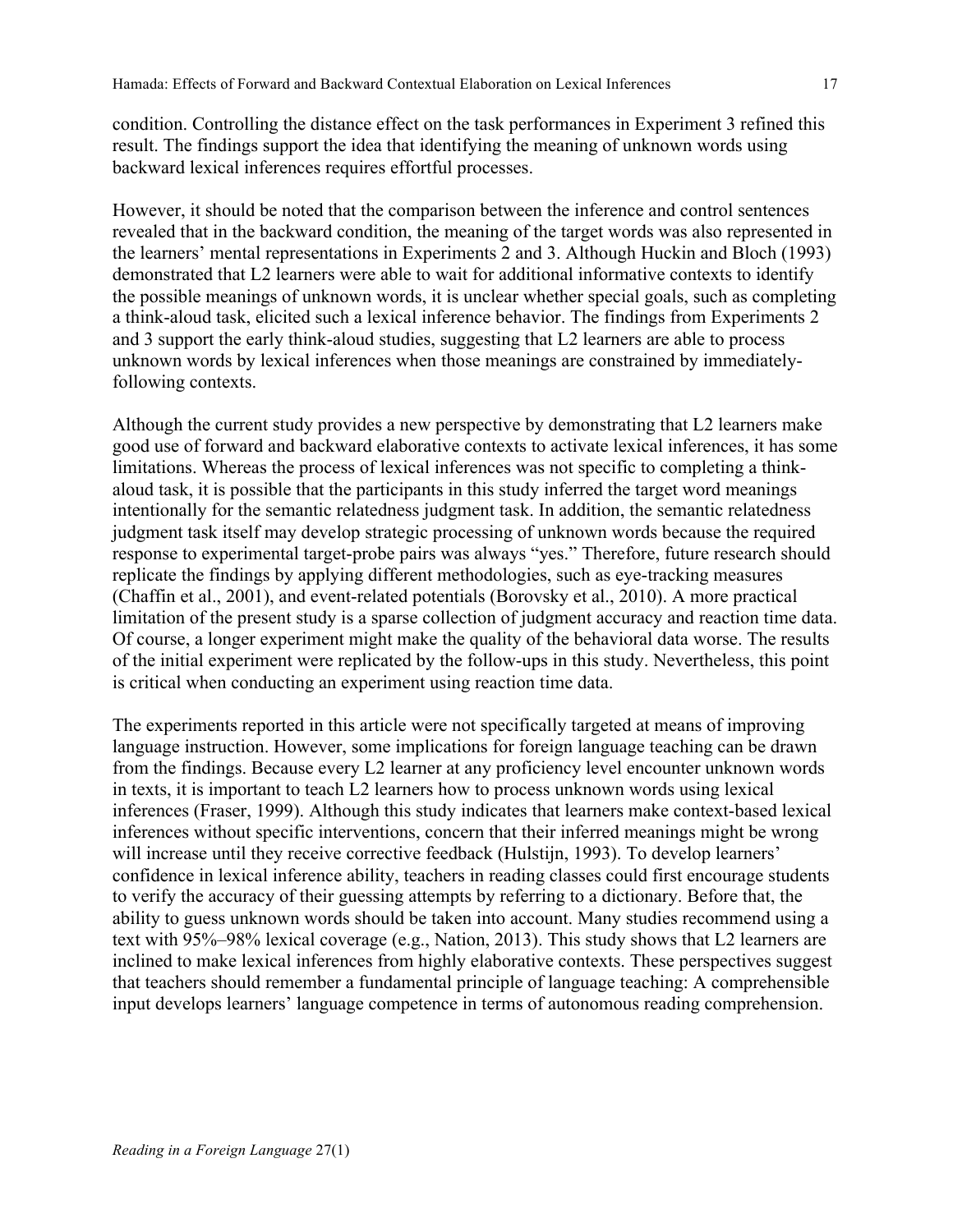#### **Acknowledgments**

This study was partly supported by Grant No. 25487 from the Japan Society for the Promotion of Science. I would like to thank Professor Yuji Ushiro for his invaluable comments and Professor Roger Chaffin for providing the validated materials for the current study. I also express my deep gratitude to the anonymous reviewers and *RFL* editors for their constructive comments to improve an earlier version of this manuscript.

## **References**

- Bensoussan, M., & Laufer, B. (1984). Lexical guessing in context in EFL reading comprehension. *Journal of Research in Reading*, *7*, 15–32. doi:10.1111/j.1467- 9817.1984.tb00252.x
- Borovsky, A., Kutas, M., & Elman, J. (2010). Learning to use words: Event-related potentials index single-shot contextual word learning. *Cognition*, *116*, 289–296. doi:10.1016/j. cognition.2010. 05.004
- Cain, K., Oakhill, J., & Lemmon, K. (2004). Individual differences in the inference of word meanings from contexts: The influence of reading comprehension, vocabulary knowledge, and memory capacity. *Journal of Educational Psychology*, *96*, 671–681. doi:10.1037/0022- 0663.96.4.671
- Chaffin, R., Morris, R. K., & Seely, R. E. (2001). Learning new word meanings from context: A study of eye movements. *Journal of Experimental Psychology: Learning, Memory, and Cognition*, *27*, 225–235. doi:10.1037/0278-7393.27.1.225
- Council of Europe. (2001). *Common European framework of reference for languages: Learning, teaching, assessment*. Cambridge, England: Cambridge University Press.
- Daneman, M., & Green, I. (1986). Individual differences in comprehending and producing words in context. *Journal of Memory and Language*, *25*, 1–18. doi:10.1016/0749- 596X(86)90018-5
- de Bot, K., Paribakht, T. S., & Wesche, M. B. (1997). Toward a lexical processing model for the study of second language vocabulary acquisition. *Studies in Second Language Acquisition*, *19*, 309–329.
- DeLong, K. A., Urbach, T. P., & Kutas, M. (2005). Probabilistic word pre-activation during language comprehension inferred from electrical brain activity. *Nature Neuroscience*, *8*, 1117–1121. doi:10.1038/nn1504
- Fraser, C. A. (1999). Lexical processing strategy use and vocabulary learning through reading. *Studies in Second Language Acquisition*, *21*, 225–241.
- Griffin, Z. M., & Bock, K. (1998). Constraint, word frequency, and the relationship between lexical processing levels in spoken word production. *Journal of Memory and Language*, *38*, 313–338. doi:10.1006/jmla.1997.2547
- Haastrup, K. (1991). *Lexical inferencing procedures or talking about words: Receptive procedures in foreign language learning with special reference to English*. Tügingen, Germany: Gunter Narr.
- Hijikata, Y. (2012). *The chunking process of Japanese EFL readers focusing on verb bias, L2 reading proficiency, and working memory*. Saarbrücken, Germany: Lambert Academic Publishing.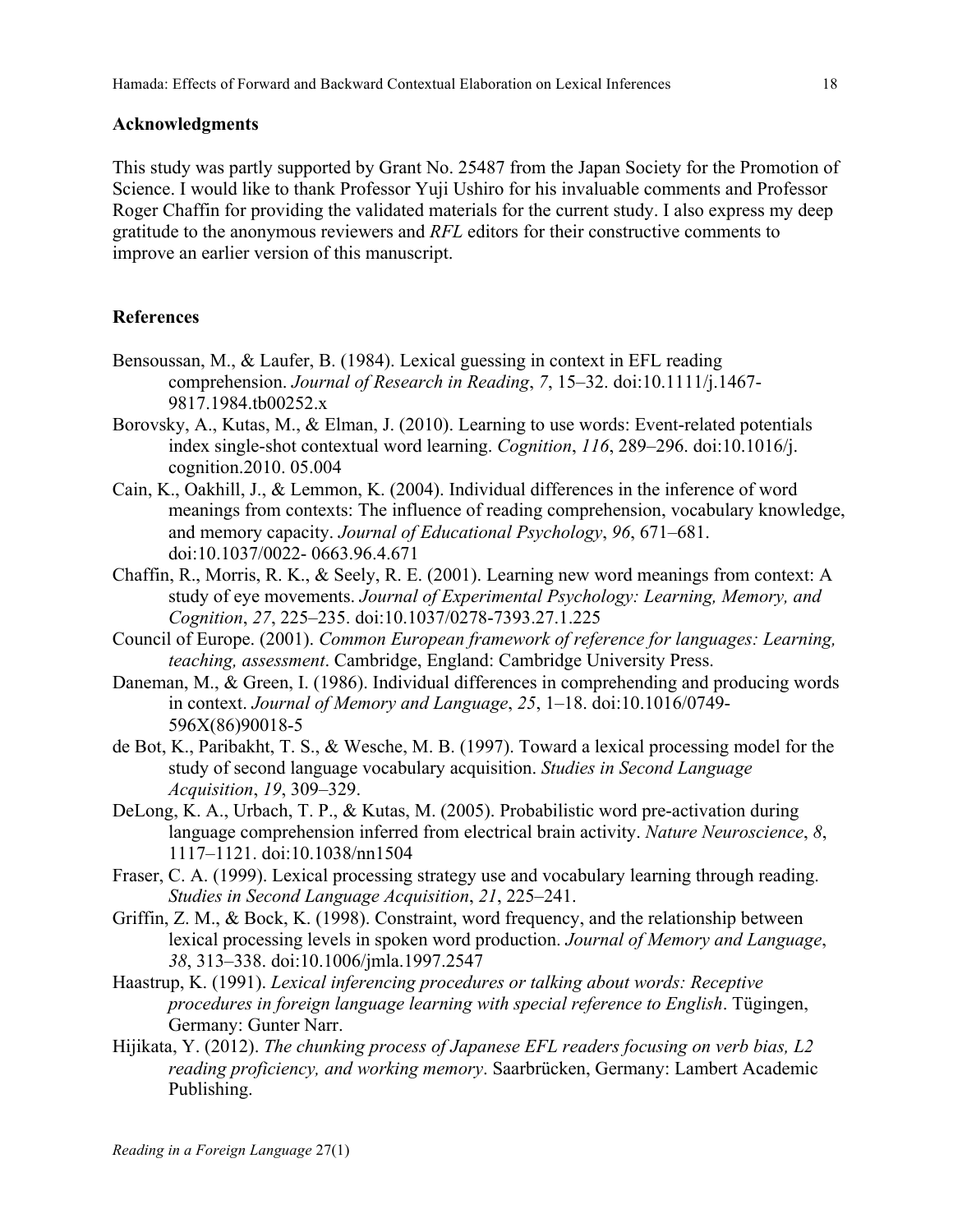- Horiba, Y. (2013). Task-induced strategic processing in L2 text comprehension. *Reading in a Foreign Language*, *25*, 98–125.
- Huckin, T., & Bloch, J. (1993). Strategies for inferring word-meanings in context: A cognitive model. In T. Huckin, M. Haynes, & J. Coady (Eds.), *Second language reading and vocabulary learning* (pp. 153–176). Norwood, NJ: Ablex.
- Hulstijn, J. H. (1993). When do foreign-language readers look up the meaning of unfamiliar words? The influence of task and learner variables. *The Modern Language Journal*, *77*, 139–147. doi:10.1111/j.1540-4781.1993.tb01957.x
- Japan Association of College English Teachers (JACET) Basic Word Revision Committee (Ed.). (2003). *JACET list of 8000 basic words*. Tokyo, Japan: Author.
- Jiang, N. (2012). *Conducting reaction time research in second language studies*. London, England: Routledge.
- Nassaji, H. (2006). The relationship between depth of vocabulary knowledge and L2 learners' lexical inferencing strategy use and success. *The Modern Language Journal*, *90*, 387–401. doi:10.1111/j.1540-4781.2006.00431.x
- Nation, I. S. P. (2013). *Learning vocabulary in another language* (2<sup>nd</sup> ed.). New York, NY: Cambridge University Press.
- Obunsha. (2010a). *Eiken jyun ichi kyu zen mondai-syu* [The collection of previous questions for the pre-first grade Eiken test]. Tokyo, Japan: Author.
- Obunsha. (2010b). *Eiken ni kyu zen mondai-syu* [The collection of previous questions for the second grade Eiken test]. Tokyo, Japan: Author.
- Otten, M., & van Berkum, J. J. A. (2008). Discourse-based word anticipation during language processing: Prediction or priming? *Discourse Processes*, *45*, 464–496. doi:10.1080/01638530802356463
- Paribakht, T. S., & Wesche, M. B. (1999). Reading and "incidental" L2 vocabulary acquisition: An introspective study of lexical inferencing. *Studies in Second Language Acquisition*, *21*, 195–224.
- Szewczyk, J. M., & Schriefers, H. (2013). Prediction in language comprehension beyond specific words: An ERP study on sentence comprehension in Polish. *Journal of Memory and Language*, *68*, 297–314. doi:10.1016/j.jml.2012.12.002
- van Assche, E., Drieghe, D., Duyck, W., Welvaert, M., & Hartsuiker, R. (2011). The influence of semantic constraints on bilingual word recognition during sentence reading. *Journal of Memory and Language*, *64*, 88–107. doi:10.1016/j.jml.2010.08.006
- Webb, S. (2008). The effects of context on incidental vocabulary learning. *Reading in a Foreign Language*, *20*, 232–245.
- Wesche, M. B., & Paribakht, T. S. (2010). *Lexical inferencing in a first and second language: Cross-linguistic dimensions*. Bristol, England: Multilingual Matters.

## **Appendix A**

*The Segmentation Rules Into Chunks Adapted From Hijikata (2012, p. 38)*

Basic rules

<sup>(1)</sup> Sentence pattern [Subject + Verb]:

Basically, there are no chunk boundaries.

<sup>(2)</sup> Sentence pattern [Subject + Verb + Complement]: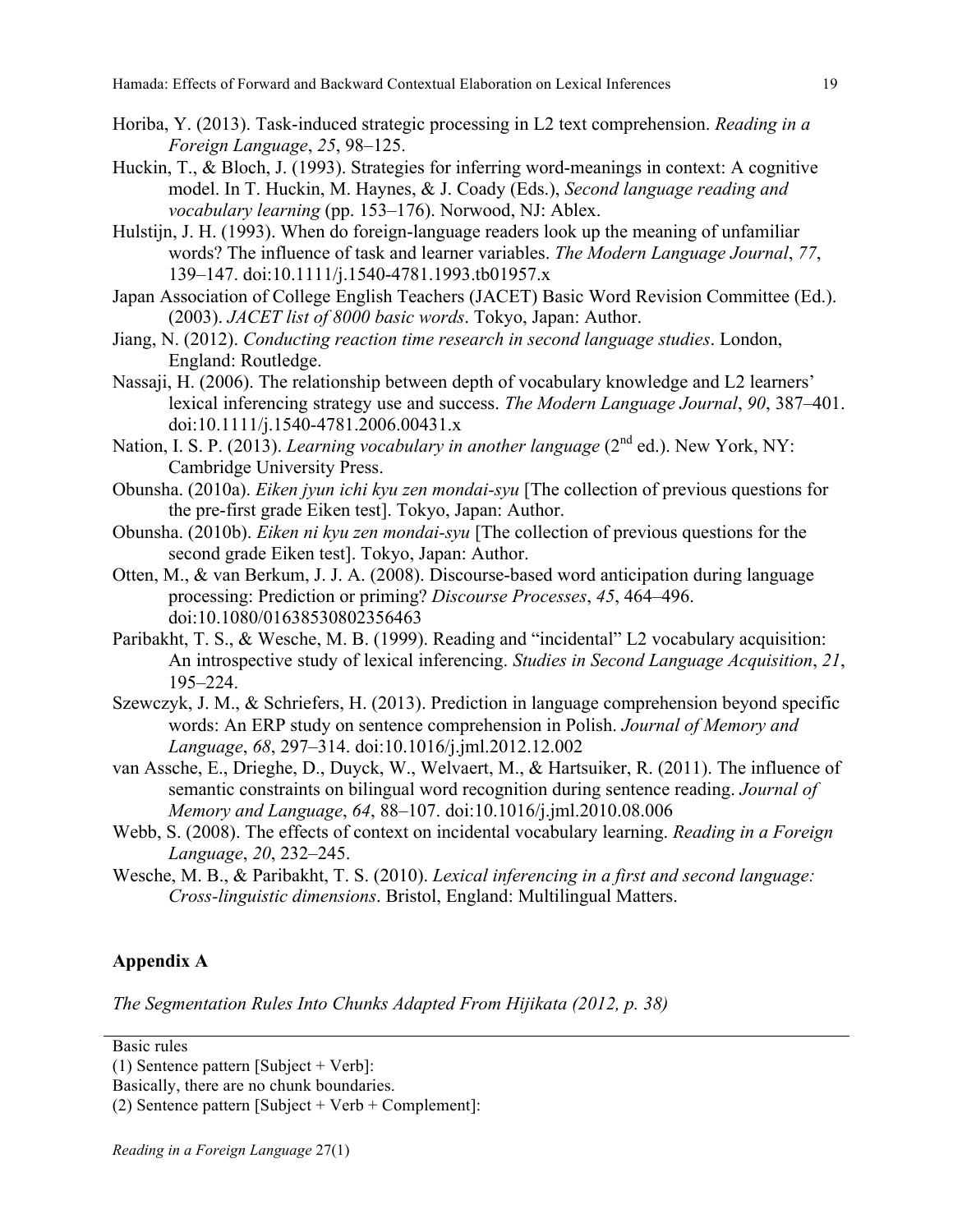Hamada: Effects of Forward and Backward Contextual Elaboration on Lexical Inferences 20

Basically, there are no chunk boundaries.

(3) Sentence pattern [Subject + Verb + Object]:

Basically, there is a chunk boundary before Object. When Object consists of only one word or two words, Object is connected with S V; thus, the chunk is "S V O."

(4) Sentence pattern [Subject + Verb + Indirect Object + Direct Object]:

Basically, there is a chunk boundary before Indirect Object. When Indirect Object consists of only one word or two words, Indirect Object is connected with S V.

(5) Sentence pattern [Subject + Verb + Object + Complement]:

Basically, there is a chunk boundary before Object. When Object consists of only one word or two words, Object is connected with S V.

#### **Exceptions**

(6) Big subjects and objects:

Big subjects and objects, which contain three words or over are regarded as one chunk.

(7) Punctuations:

Basically, punctuations such as period (.), comma (,), and colon (:) are signs of chunk boundaries. However, the comma representing "apposition" is an exception.

(8) Adverbs:

- (a) Adverbs consisting of one word are regarded as one chunk if there is a comma after adverb. Adverbs composed of more than two words are chunks by themselves.
- (b) Adverbs consisting of one word are connected to either the former chunk or the latter chunk, if the
- (c) adverb is embedded in sentences.

(9) Prepositions:

- (a) Prepositional phrases are independent chunks if the phrases are composed of more than two words.
- (b) Prepositional phrases that function as a complement follow the basic rules of "S V C."
- (c) Prepositional phrases without content words (e.g., for him) are integrated into the former chunks. The preposition "of" and "as" are connected with the prior nouns (e.g., A of B). However, if the
- (d) object of the pronoun "of" consists of more than two words, the preposition "of" and its object are independent chunks.

Relative clauses within prepositional phrases (e.g., about the way they dress) are contained in

- (e) prepositional phrases.
- (10) Conjunctions / Relatives:
- (a) Basically, conjunctions and relatives start new chunks.
- (b) If there are big Ss or big Os in *that* clauses, the rules of big S and big O are applied.
- (c) In the case of the combination of big S and *be* verbs, big S is regarded as one chunk (Big S  $|(v)|$ that...).

(11) Others:

- (a) If an antecedent consists of one word, relative pronouns and their antecedents are integrated as big S and one chunk (e.g., women who say).
- (b) To infinitives are basically addressed as one chunk. However, some of them can easily cross chunk boundaries, such as "want + to + do" or "deserve + to + do."
- (c) Present participles with perception verbs (e.g., see  $+ O + \text{doing}$ ) are regarded as one chunk because it becomes difficult to interpret the meaning if the participles are independent.
- (d) The number of phrases containing content words is two, plus or minus one.

## **About the Author**

Akira Hamada is a PhD student enrolled in the English education program at the University of Tsukuba, Japan. He teaches English as a foreign language to Japanese-speaking university